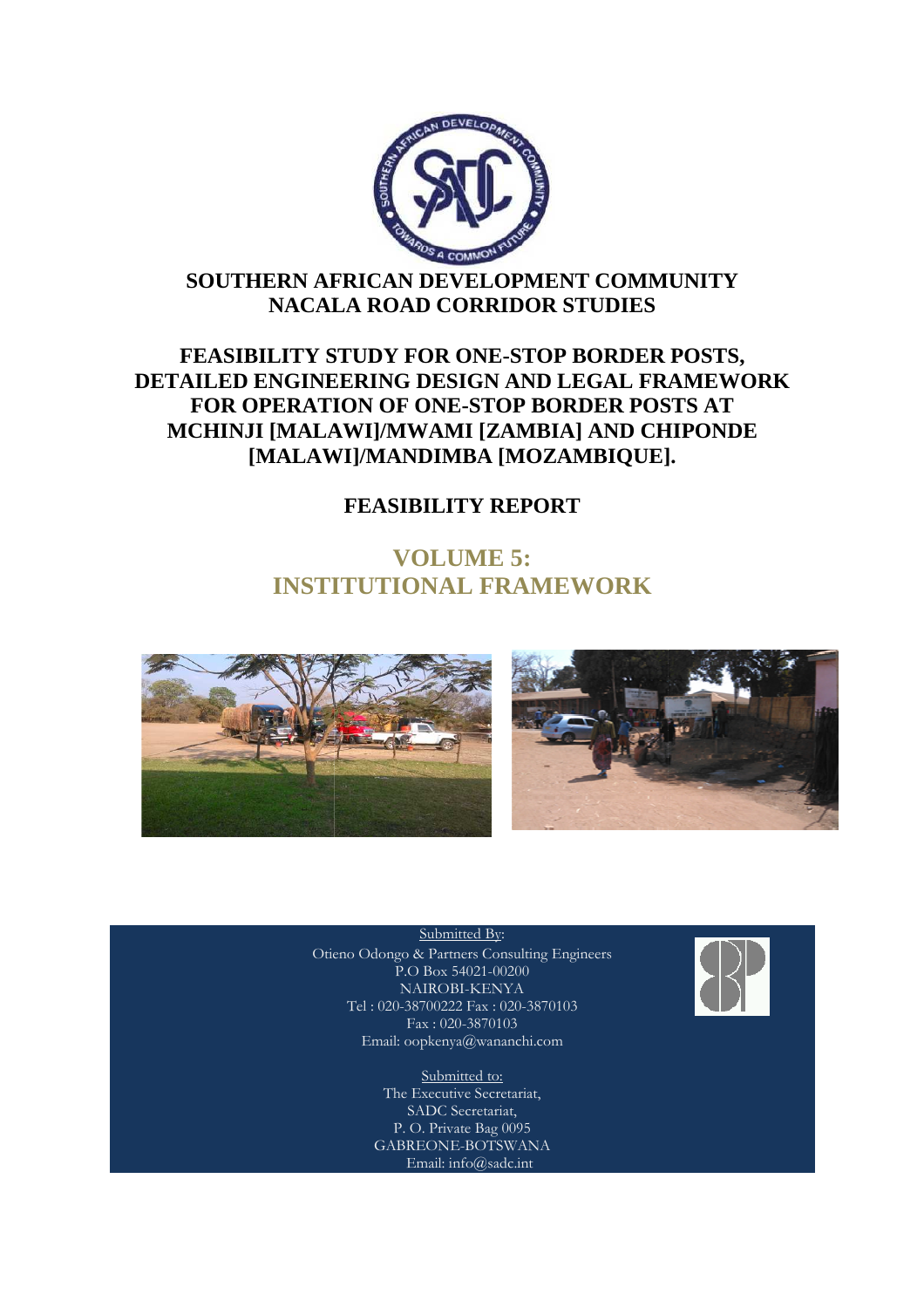## **TABLE OF CONTENTS**

## **PAGE**

| 1.               | Introduction<br>Historical perspective of the Corridor's bilateral agreements                                               | 4<br>4 |
|------------------|-----------------------------------------------------------------------------------------------------------------------------|--------|
| 1.1              | Presidential Accent to the Bilateral Agreements                                                                             | 5      |
| 1.2              | Earlier Bilateral Agreememts; Political Road-Maps to OSBPs                                                                  | 5      |
| 1.3              | The Study's Legal component; A Legal Road-Map to OSBPs                                                                      | 6      |
|                  |                                                                                                                             |        |
| 1.4              | Entry of Zambia and expansion of Nacala Corridor's Objectives<br>and Geographical Area of Jurisdiction                      | 6      |
| 1.5              | Objectives of the Nacala Corridor (Articles 2 and 3)                                                                        | 7      |
| 1.6              | Corridor's Coordinating Mechanisms (Article 4)                                                                              | 7      |
| 1.7              | Joint Ministerial Committee (Article 5)                                                                                     | 7      |
| 1.8              | Joint Technical Committee (Article 6)                                                                                       | 8      |
| 1.9              | National Ministerial Committees (Article 7)                                                                                 | 8      |
| 1.10             | National Technical Committees (Article 8)                                                                                   | 8      |
| 2.               | Typical institutional frameworks at OSBPs                                                                                   | 10     |
| 2.1              | A look at the department of pulic health                                                                                    | 11     |
| $2.2\phantom{0}$ | A typical Government department framework at the border                                                                     | 12     |
| 2.2.1            | <b>Staff Establishment</b>                                                                                                  | 12     |
| 2.2.2            | <b>Variations in Staff Numbers</b>                                                                                          | 12     |
| 2.2.3            | <b>Casual Employment</b>                                                                                                    | 13     |
| 2.2.4            | Current and proposed staff numbers, cadres, peak and off-peak<br>service delivery days and hours at the Nacala border posts | 14     |
| 2.2.5            | Current staff numbers and departments at Nacala border posts                                                                | 14     |
| 2.2.6            | Number of departments and staff structure                                                                                   | 15     |
| 2.2.7            | Proposed improvements                                                                                                       | 16     |
|                  | 2.2.8 Peak and Off-peak days and hours                                                                                      | 16     |
| З.               | Linking economic performance with need and type of OSBPs                                                                    | 16     |
| 3.1              | Suggested areas of improvement                                                                                              | 18     |
| 3.2              | GDP (US\$)                                                                                                                  | 18     |
| 3.3              | <b>GDP</b> Growth Rate                                                                                                      | 18-19  |
|                  | 3.4 Population                                                                                                              | 19     |
| 3.5              | Labor Force                                                                                                                 | 19     |
| 3.6              | Per Capita Income                                                                                                           | 19     |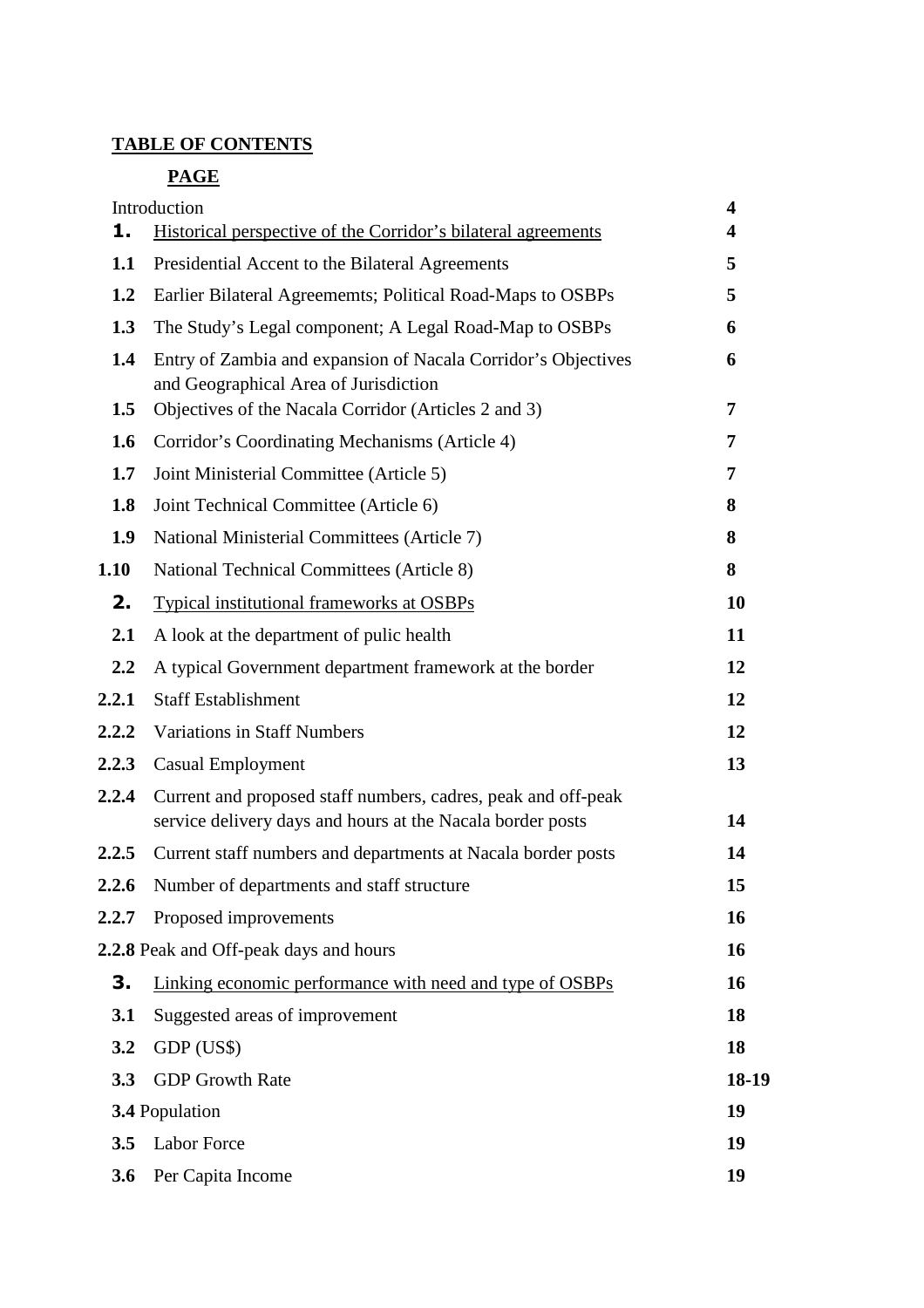| 3.7           | Imports (US\$), Billions                                                                                                                         | $19 - 20$   |
|---------------|--------------------------------------------------------------------------------------------------------------------------------------------------|-------------|
| 3.8           | Exports (US\$), Billions                                                                                                                         | 20          |
| 3.9           | Traffic movement across the border posts                                                                                                         | 20          |
| 3.10          | Re-setting staff numbers, peak and off-peak days and hours                                                                                       | 20          |
| 3.10.1        | Immigration                                                                                                                                      | 21          |
| 3.10.2        | Customs (Revenue Authority)                                                                                                                      | 22          |
| 3.10.3        | Police department                                                                                                                                | 22          |
| 3.10.4        | Roads department                                                                                                                                 | 22          |
| 3.10.5        | Trade department                                                                                                                                 | 22          |
| 3.10.6        | Animal, Plant Health, Crop development                                                                                                           | 23          |
| 3.10.7        | Clearing and Forwarding                                                                                                                          | 23          |
| 3.10.8        | <b>Bureau of Standards</b>                                                                                                                       | 23          |
| 3.10.9        | <b>ICT</b>                                                                                                                                       | 23          |
| 3.10.10       | Peak and off-Peak Hours                                                                                                                          | 24          |
| 3.10.11<br>4. | Other proposed changes<br>Problems a new institutional framework is likely to face at the<br>two border posts based on experiences in the region | 24<br>24-25 |
| 5.            | The Proposed model of institutional framework for the two<br>border posts and justifications for choice of model                                 | 25          |
| 5.1           | Types of OSBPs                                                                                                                                   | 25          |
| 5.2           | Administrative structures and functions under the proposed<br>institutional framework                                                            | 25          |
| 5.3           | The OSBP Concept                                                                                                                                 | 26          |
| 5.4           | Structures and Committees at the OSBPs                                                                                                           | 27          |
| 5.4.1         | The Nominated Structure                                                                                                                          | 27          |
| 5.4.2         | The Joint Committee                                                                                                                              | 27          |
| 5.4.3         | The Joint Sub-Committee                                                                                                                          | 27          |
| 5.4.4         | How the three structures are expected to work                                                                                                    | 28          |
| 5.4.5         | Support to the structures from the Competent Authorities                                                                                         | 28          |
| 5.4.6         | The Proposed Information and Technology Department                                                                                               | 28          |
| 5.4.7         | The Proposed Trade Facilitation Department                                                                                                       | 29          |
| 5.4.8         | Independence and Autonomy of Departments                                                                                                         | 29          |
| 5.4.9         | Non Interference from Competent Authorities                                                                                                      | 29          |
|               | <b>5.4.10</b> Terms and Conditions of Reference for the Structures                                                                               | 29          |
| 6.            | Terms of Service of the Nominated Structure                                                                                                      | 30          |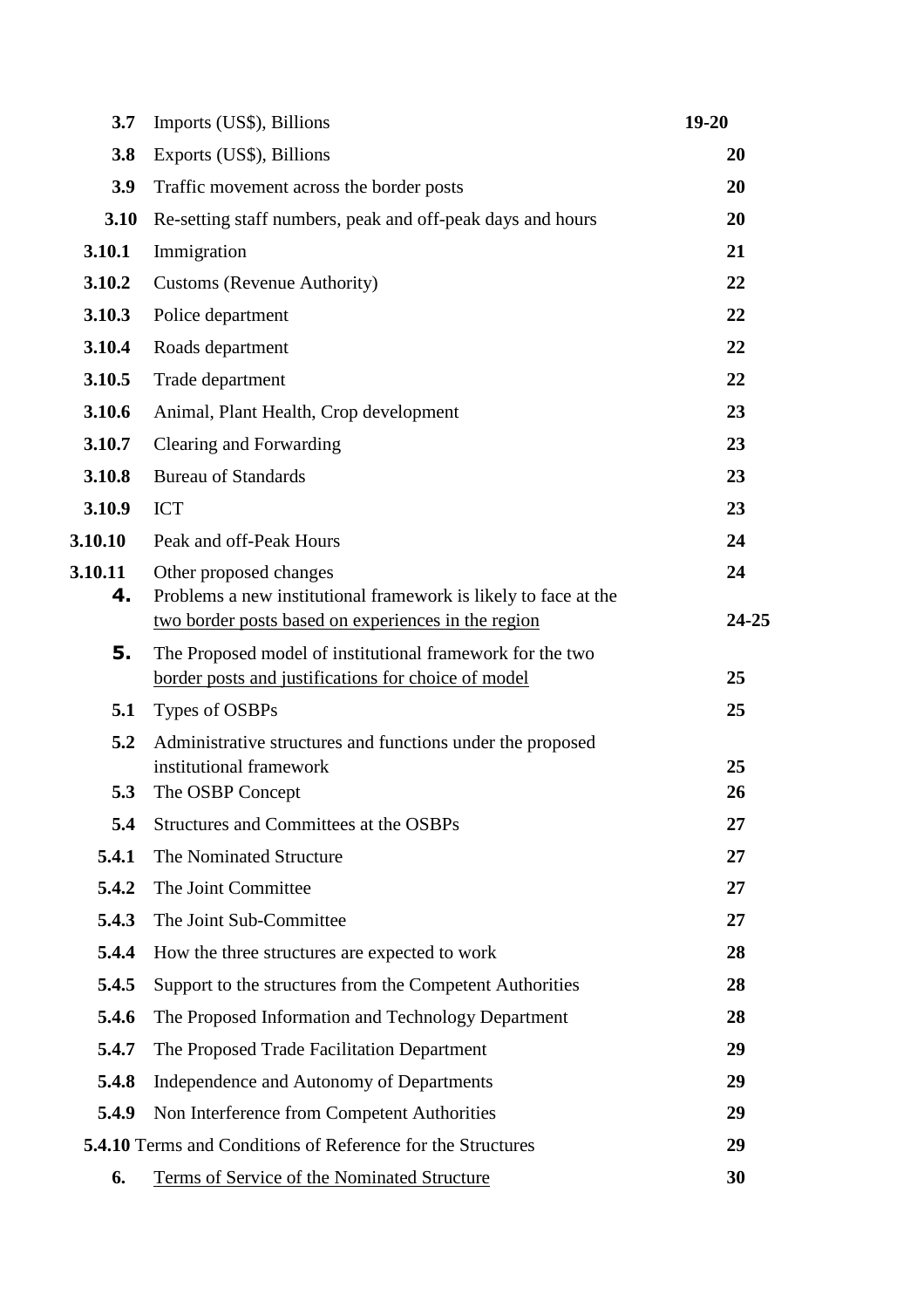| 6.1            | Terms of Service of the Joint Committee/Joint Sub Committee                                                                        | 30       |
|----------------|------------------------------------------------------------------------------------------------------------------------------------|----------|
| 6.2            | Hierarchical Reporting System to remain.                                                                                           | 31       |
| 6.3            | Cost-Sharing between Nominated Structure, Joint Committee                                                                          |          |
| 6.4            | and Joint Sub-Committee<br>Staff Recruitment, Deployment, Promotion and Remuneration                                               | 31<br>31 |
| 6.5            | Training                                                                                                                           | 32       |
| 6.6            | Replication of the Proposed Institutional Framework at OSBPs                                                                       | 32       |
|                | <b>6.7</b> Performance Indicators                                                                                                  | 33       |
| 7.             | <b>Conclusion and Way Forward</b>                                                                                                  | 34       |
|                | <b>Charts</b>                                                                                                                      |          |
|                | A: NACALA ORGANOGRAM (at Country and Inter-country level)                                                                          | 10       |
|                | <b>B:</b> A Typical Organogram of Departments at a border post                                                                     | 11       |
|                | C: Public Health Department                                                                                                        | 12       |
|                | D: Proposed Institutional Framework (Incorporating the nominated structures, the joint<br>committees and the joint sub-committees) | 21       |
|                | E: Information and Communication Technology Department                                                                             | 22       |
|                | F: Department of Trade Facilitation                                                                                                | 23       |
| <b>Tables</b>  |                                                                                                                                    |          |
| $\mathbf{1}$   | Current staff numbers and departments at Nacala border posts                                                                       | 15       |
| $\overline{2}$ | Proposed staff structures, peak and off-peak days and hours at                                                                     |          |
|                | The 12 departments at Nacala border posts                                                                                          | 16       |
| 3.             | Key Socio-Economic Profile Indicators                                                                                              | 17       |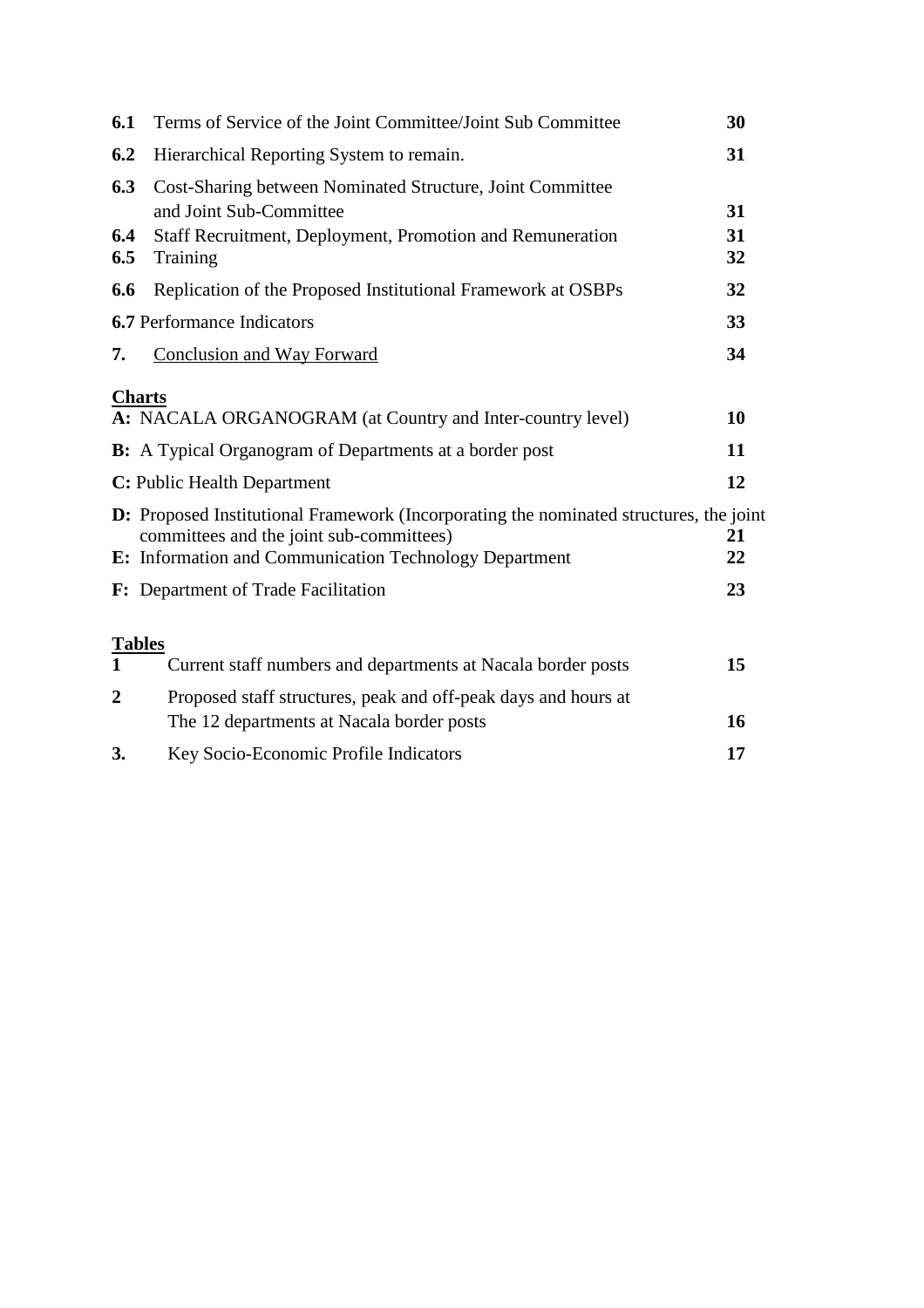**Preliminary Feasibility Studies & Detailed Engineering Design, Legal and Institutional Framework for OSBPs at Chiponde-Mandimba between Malawi and Mozambique and at Mchinji-Mwami between Malawi and Zambia** 

## **Component on Proposed Institutional Framework for the One Stop Border Posts at Chiponde-Mandimba and Mchinji-Mwami**

#### **Introduction**

This component of the Study is prepared in seven parts, namely

- **1.** Historical perspective of the Corridor's bilateral agreements,
- **2.** A typical institutional framework at border posts,
- **3.** Linking economic performance with need and type of OSBPs
- **4.** Problems a newly introduced institutional framework is likely to face at the two border posts based on experiences in the region,
- **5.** Proposed model of institutional framework for the two border posts and justifications behind choice of model,
- **6.** Terms of Service of the Nominated Structure
- **7.** Conclusion and Way Forward.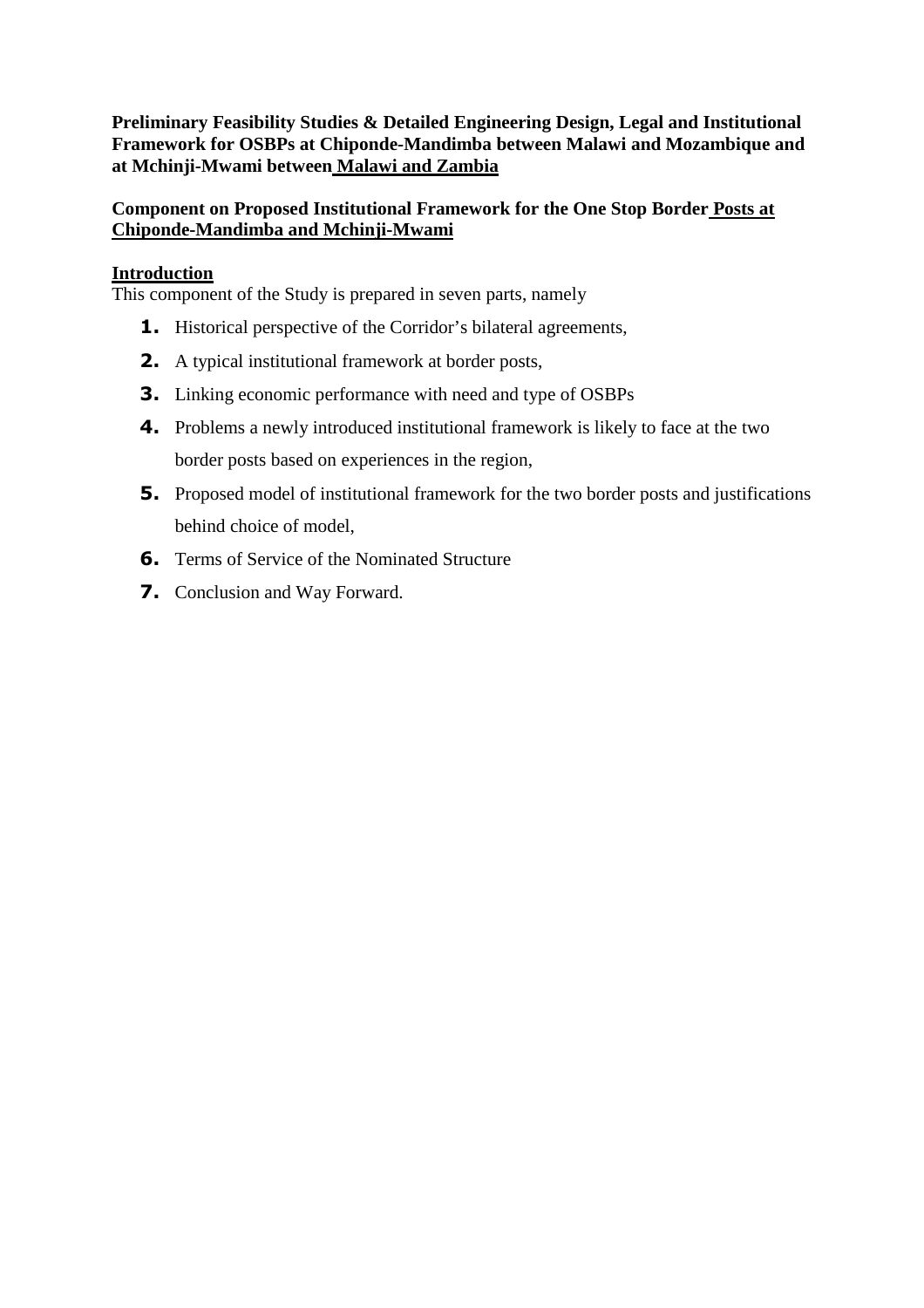#### **1. Historical perspective of the Corridor's bilateral agreements**

The Study gives a brief historical overview of country and inter-country institutional frameworks. It then focusses on details of institutional frameworks. Of importance, it proposes an efficient, customer-friendly, technology-driven, cost-effective and revenueoptimising framework to replace the current inefficient and corruption-prone system of border post management at Chiponde-Mandimba between Malawi and Mozambique and Mchinji-Mwami between Malawi and Zambia. The overview dates from 2000, when two Nacala Corridor countries; Malawi and Mozambique started engaging in development and trade negotiations.

#### **1.1 Presidential Accent to the Bilateral Agreements**

The first of such Agreements was formally entered into between the President of Malawi (Hon. Bakili Muluzi) and the President of Mozambique (Hon. Joachim Chissano) on 28th September 2000 on behalf of their respective countries. Later, a Letter of Intent was signed on 31st August 2001 by the two countries incorporating a third country; Zambia, who had expressed her desire to join the two. Zambia's Vice Predisent on behalf of her country formarlly entered into an Agreement with the two countries on 27th February 2003 with both Presidents.

#### **1.2 Earlier Bilateral Agreements; Political Road-Maps to OSBPs**

Of the fifteen articles of the first bilateral agreement, the relevant articles are seven out of the first eight (Articles 2 to 8). These articles deal more with concerns of an institutional framework especially at the country and inter-country level. These are **Article 1** on definitions, **Article 2** on objectives of development of the Nacala corridor, **Article 3** on promotion of infrastructural projects, **Article 4** on the Corridor's coordinating mechanism, **Article 5** on Joint Ministerial Committee, **Article 6** on Joint Technical Committee, **Article 7** on National Ministerial Committee, **Article 8** on National Technical Committee and **Article 9** on Financial Arrangements.

The remaining Articles 10, 11, 12, 13, 14 and 15 on Amendments, Dispute Resolutions, Confidentiality, Entry into Force, Depository and Termination are covered by the Study's legal component, which has proposed two detailed bilateral agreements between two of the three Nacala Corridor countries; Malawi and Mozambique. The earlier agreements entered into between 28th September 2000 and 27th February 2003 are more nationalistic in outlook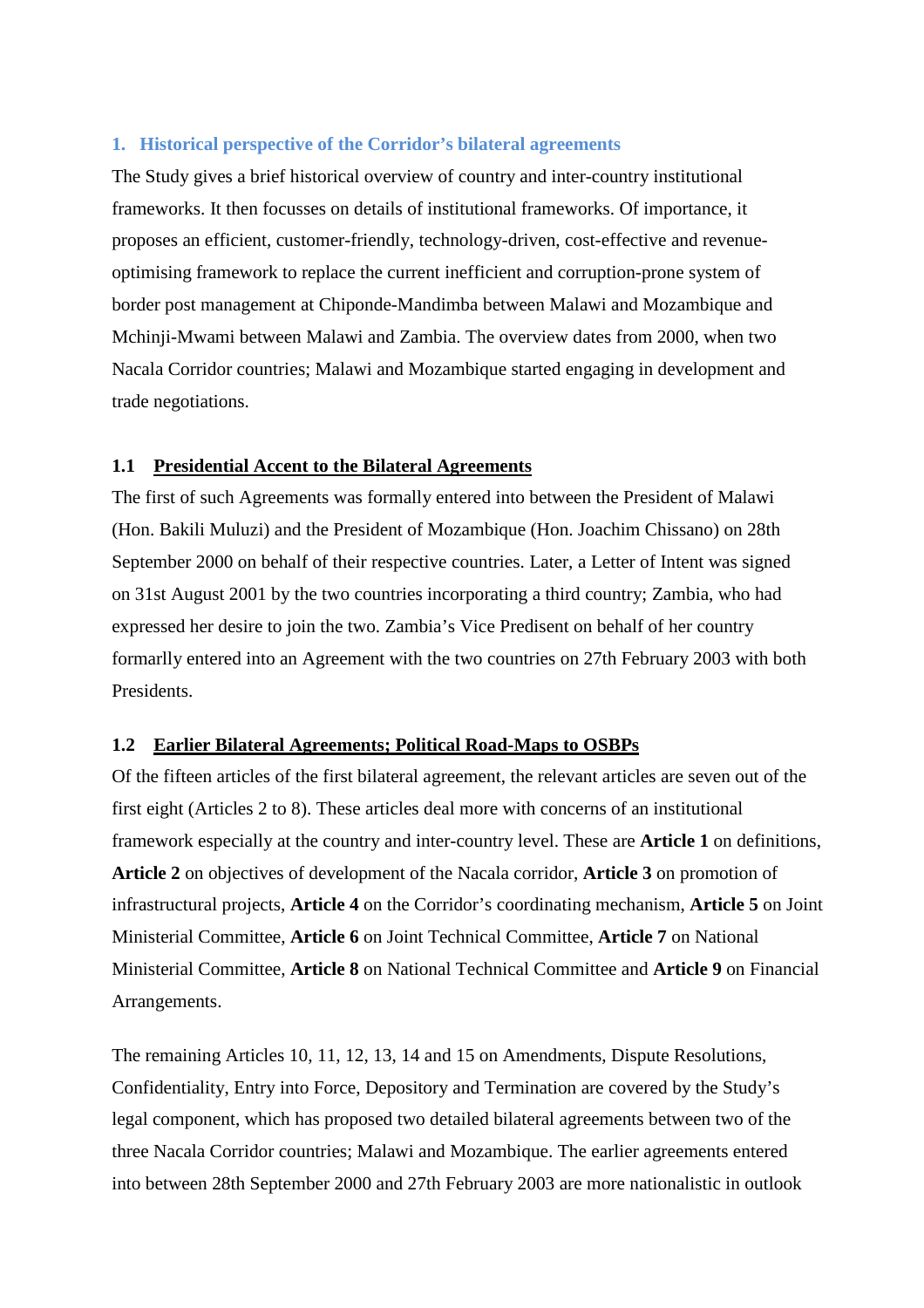and dwell more on political intentions. They do not inform the Study's legal component which is more specific and relevant to OSBP operations and management.

#### **1.3 The Study's Legal component; A Legal Road-Map to OSBPs**

The proposed institutional framework is (in legal terms), anchored on the proposed Bilateral Agreements between Malawi, Mozambique and Zambia. The legal component (in Articles 1, 2, 3, 4, 7, 9, 10, 13, 14, 15 and 18) makes more direct reference and is more relevant to operational issues like definitions, establishment of an OSBP, control zones, border controls, conduct of Officers, facilities, facilitation agents, joint commission, disputes resolution, limits of liability, confidentiality and termination. The cited articles of the Bilateral Agreements though relevant, are not discussed here. They have already been dealt with in the relevant legal section of the Study.

#### **1.4 Entry of Zambia and expansion of Nacala Corridor's Objectives and Geographical Area of Jurisdiction**

The geograpical area that forms Nacala Corridor's area of jurisdiction initially covered **in Malawi**, all districts in the Southern Region, Chipoka Port in Salima, the Districts of Ntcheu, Dedza, Salima, Dowa, Lilongwe and Mchinji in the Central Region, and land masses in Lake Malawi, and **in Mozambique**, the Nacala Port and the geographical areas bordering Nacala to Entre Lagos Railway Line and Cuamba-Lichinga Railway Line and Lake Niassa.

In February 2003 when Zambia's membership took effect, the Corridor's area of jurisdiction considerably expanded to include in the **Eastern Province**, all districts comprising Nyimba, Petauke, Katete, Chadiza, Chipata, Mambwe and Chama, in the **Northern Province**, all districts comprising Mpika, Isoka, Nakonde, Mbala, Mpulungu, Kasama, Mporokoso, Kaputa, Luwinga and Chinsali, in the **Central Province**, five districts comprising Chibombo, Kabwe, Kapiri-Mposhi, Mkushi and Serenje and in the **Lusaka Province**, three districts comprising Luanga, Chongwe and Lusaka.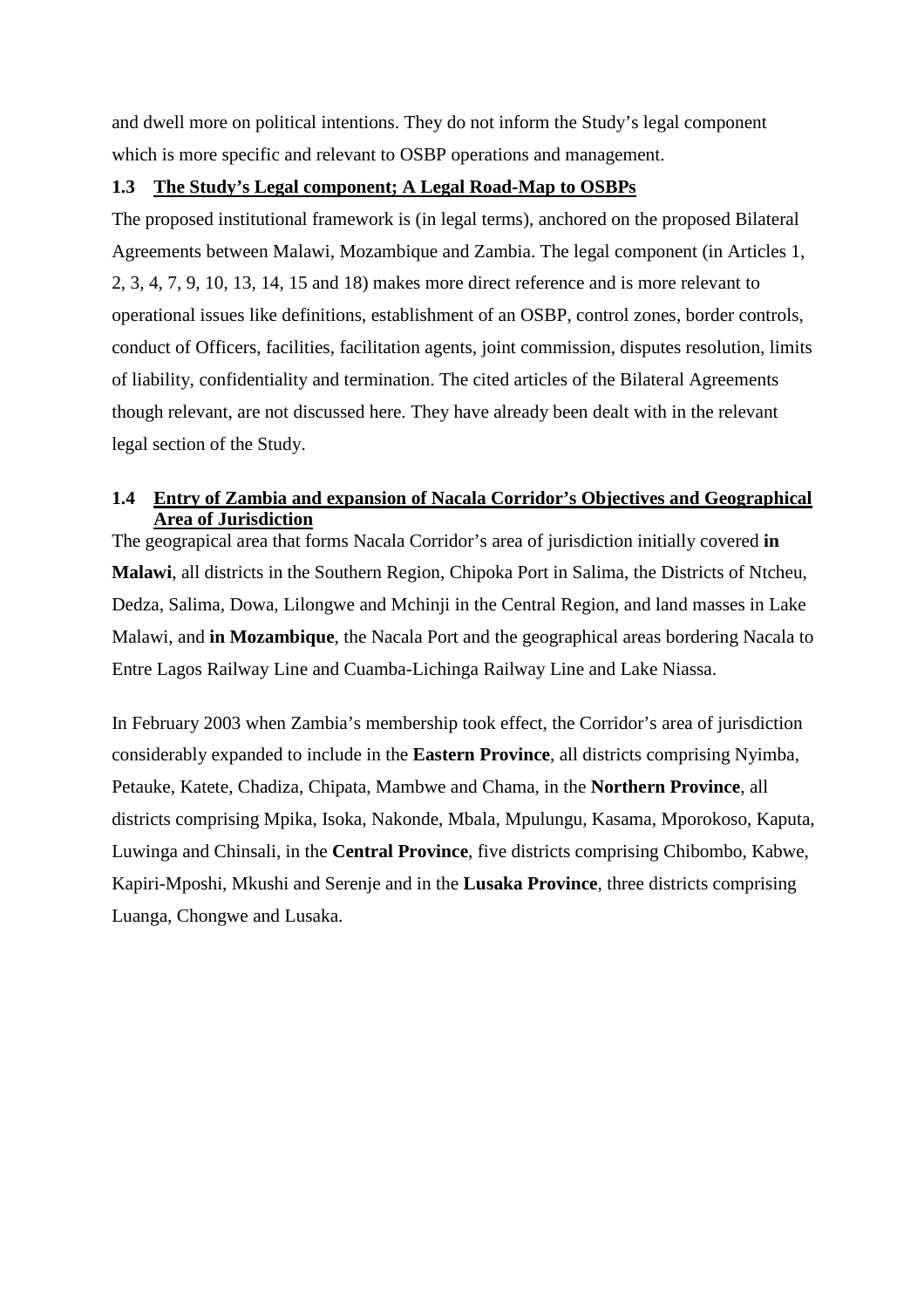## **1.5 Objectives of the Nacala Corridor** (Articles 2 and 3)

The Nacala Corridor's development agenda focusses on core reasons for which the Corridor was identified as being important to the three countries. The core objectives of the Nacala Corridor development are to

- **1.** Develop an investment area that is adequately efficient and competitive, cost-effective, reliable for transport, communication and energy,
- **2.** Foster economic growth by promoting and coordinating viable business in agriculture, mining, tourism, commerce, trade, transport and livestock
- **3.** Foster environmentally sustainable growth and
- **4.** Promote infra-structural projects along the Corridor

## **1.6 Corridor coordinating mechanisms** (Article 4)

Once the core objectives had been identified by the two countries; Malawi and Mozambique, a coordinating administrative mechanism was put in place by which countries neighbouring the two would realise the set targets. Details of the administrative mechanism are as follows;

- **1.** Joint Ministerial Committee (Article 5)
- **2.** Joint Technical Commitee (Article 6)
- **3.** National Ministerial Committee (Article 7)
- **4.** National Technical Committee (Article 8)

#### **1.7 Joint Ministerial Committee** (Article 5)

The Joint Ministerial Committee of the Corridor is the coordinating mechanism under Article 5 of the Nacala Corridor Agreement and comprises a delegation of five headed by a Minister, from each Country. It has its own rules of procedure. The Minister of the country hosting the Joint Ministerial Committee meeting chairs meetings and prepares and distributes the agenda. The Country hosting a Joint Ministerial Committee meeting provides the venue and records and distributes the minutes.

The Joint Ministerial Committee's meeting's decisions are by consensus and are binding. The Joint Ministerial Committee approves, steers, monitors and reviews the Corridor's development and activities. The Joint Ministerial Committee adopts policies required to fulfill the Corridor's objectives. And last but not least the Joint Ministerial Committee facilitates mobilization of resources required for the Corridor's development

#### **1.8 Joint Technical Committee** (Article 6)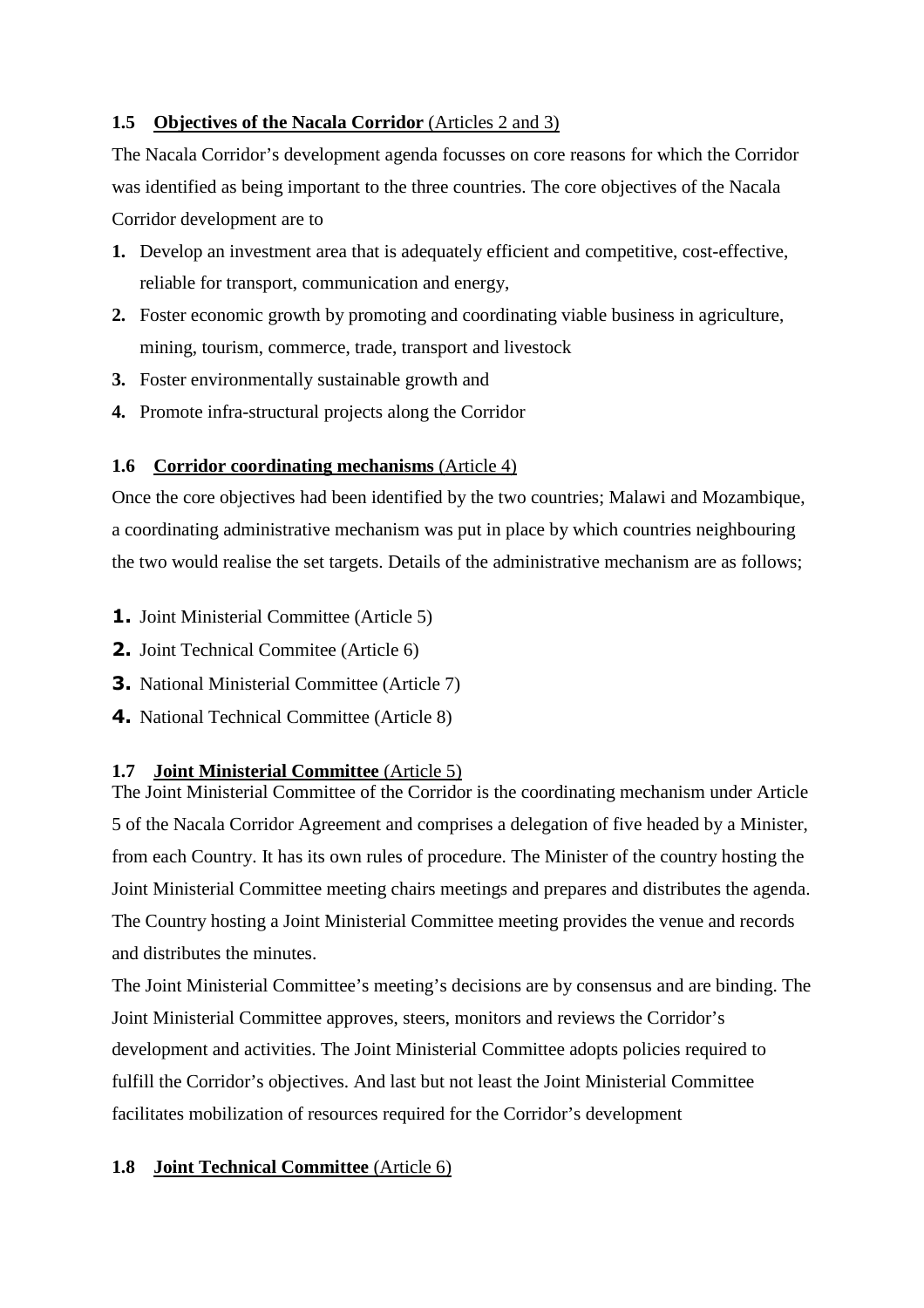The Nacala Corridor shall establish a joint technical committee comprising national technical committees whose functions shall be to

- **a)** Identify, consider and prioritise the Corridors's investment projects
- **b)** Recommend solutions to hinderances of the Corridors investment projects
- **c)** Mobilize resources for promoting and implementing the Corridor's projects
- **d)** Prepare the agenda for the Joint Ministerial Committee meetings

#### **1.9 National Ministerial Committees** (Article 7)

Each Corridor's member state shall establish a National Ministerial Committee each with its own structures and the following functions;

- **a)** To oversee implementation of the Corridor's objectives
- **b)** To approve appointment of experts to assist with implementation of the Corridors' objectives and activties, as recommended by the National Technical Committees

#### **1.10 National Technical Committees** (Article 8)

Each Corridor's member state shall establish a National Technical Committee with own structure, and shall report to its National Ministerial Committee**.** The functions of the National Technical Committee shall be to

- **a)** Undertake secretarial services at its meetings and for meetings of the National Ministerial Committee in their own countries
- **b)** Prepare and maintain a list of the Corridor's projects in their own countries and as well ensure their implementation
- **c)** Disseminate information on the Corridor, prepare working papers and liaise with the National Technical Committees of member states
- **d)** Identify and recommend to the National Ministerial Committee,
	- **i)** Solutions to constraints hindering implementation of economically viable investment projects of the Corridor
	- **ii)** Areas of infra-structural improvement which can be incorporated in the Corridors's overall development strategy
	- **iii)** Appointment of relevant experts
	- **iv)** Policies and strategies that may promote development of the Corridor

Articles 9 to 15 are specifically on matters of general administration and management of the Corridor and shall not be discussed here. Suffice it to mention that Article 9 on sources and management of finances for the Corridor's meetings' logistics and costs is important for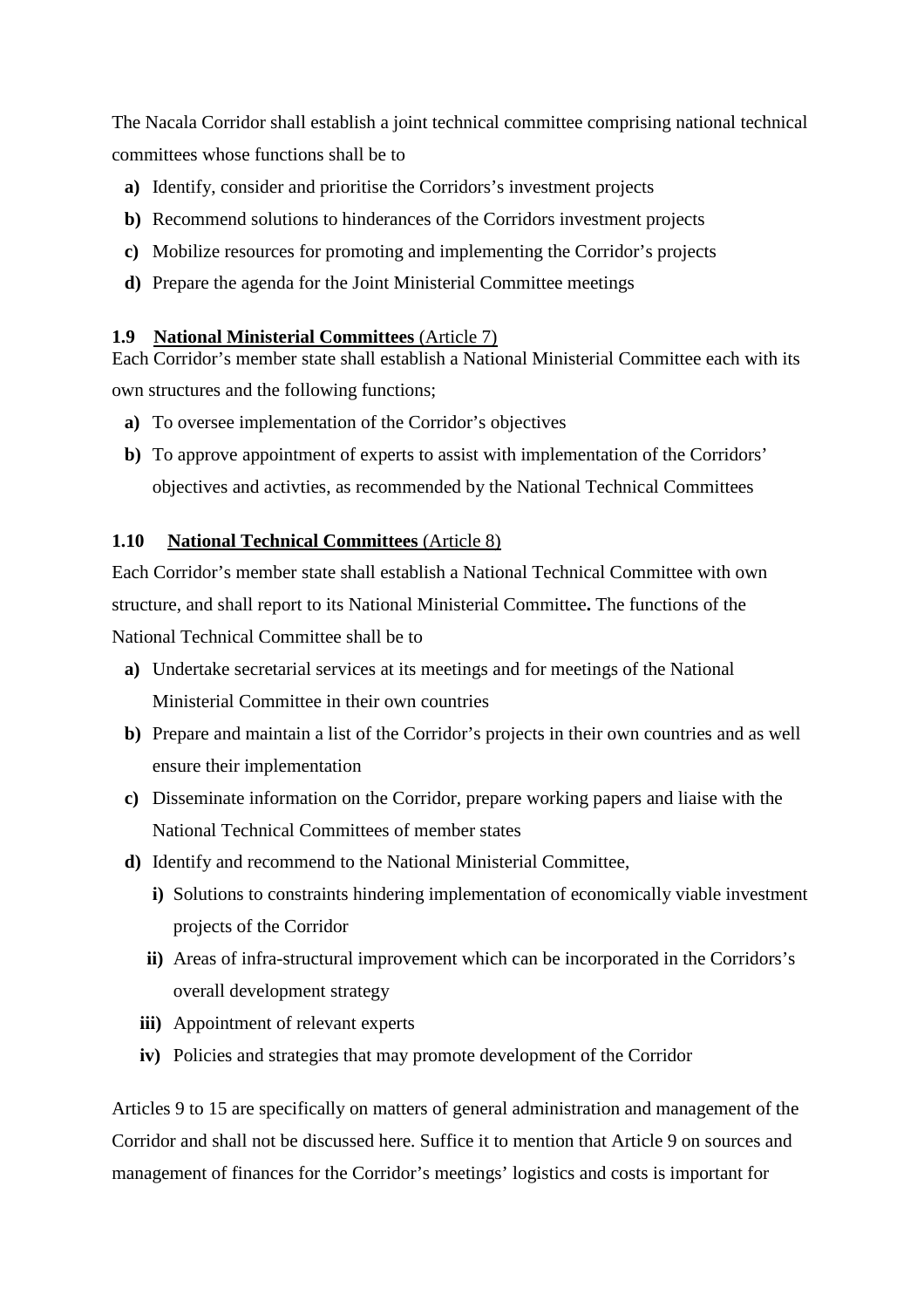OSBPs especially when such meetings are convened at the border posts. The Nacala organogram in Chart A captures these institutions.



### **Chart A NACALA ORGANOGRAM (at Country and Inter-country level)**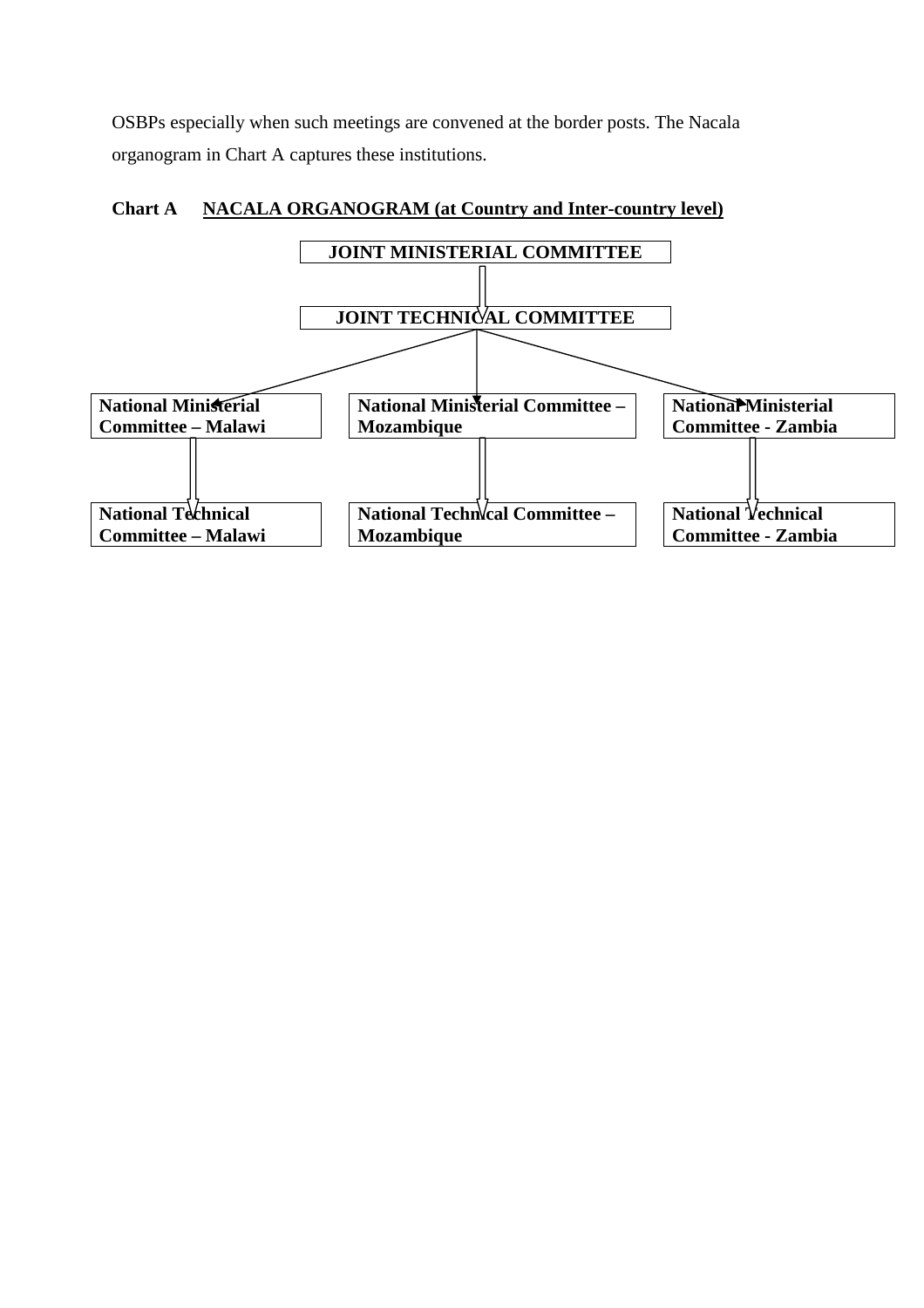#### **2. Typical institutional frameworks at OSBPs**

The Inception Report states that Government departments at border posts are presently inefficient, bureaucratic, corrupt, resistant to change, unable to optimise revenue collection, unfriendly to modern information technology and unable to respond to changing economic times. The Study analyses these administrative and technical gaps and provides suggestions to key operational problems. The OSPB concept aims at saving time and cost by packaging these gaps and solutions into one approach.

Chart B depicts six Government departments. It captures the characteristics of poor communication flow, inadequate command chain and non-hierarchical reporting system. The Chart is unable to explain how and when departments manage border post issues and who is in charge.





All six departments report to their respective head-quarters. None has a zonal or regional office. There is therefore the likelihood of delay in decision-making or in wrong decisions being made. Communication, delegation and bureacracy pose challenges likely to increase operational costs and time wastage. The current set-up does not embrace information technology as there is no such department. It is also not clear whether the set-up is allinclusive and how it would resolve issues that do not concern departments not represented at the border, (agriculture, livestock and forestry etc) and how such issues would be communicated to relevant head-quarter office.

#### **Chart C – Public Health Department**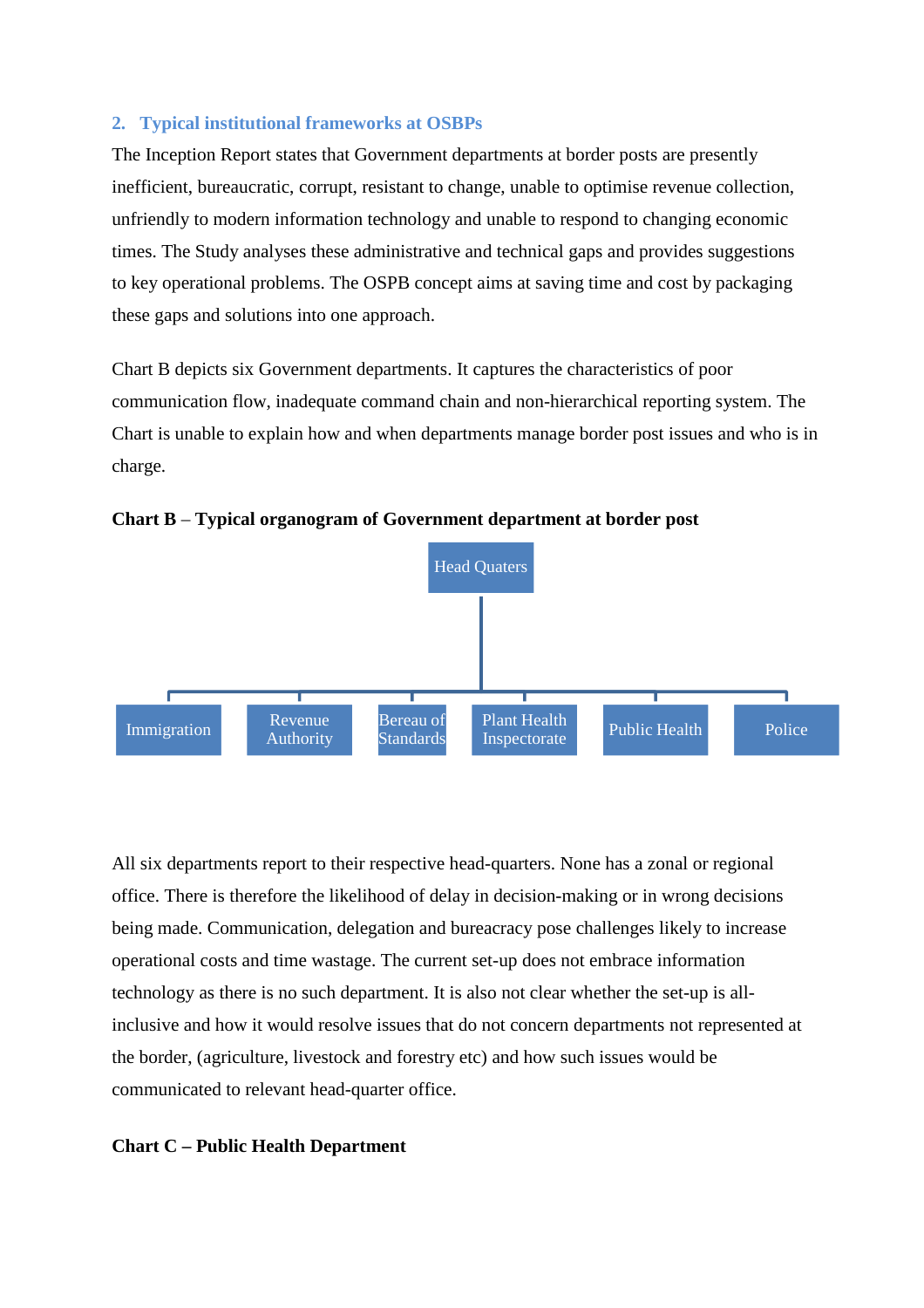

#### **2.1 A look at the department of pulic health**

Chart B shows as an example, operations of the public health department's institutional framework at the border post. The department has thirty (30) officers reporting for daily duties and responding well as expected by their head-quarters. Transfers, deployment, training, promotion, recruitment and sackings are prompt and orderly. The department meets its annual targets as set out in performance contracts of every employee. Every year it suffers no serious budget deficits or expenditure shortfalls.

#### **2.2 A typical Government department framework at the border**

#### **2.2.1 Staff Establishment**

A typical Government department at the border has a department head, a deputy, at least two secretaries, between seven and ten technical employees and about fifteen support staff comprising of receptionists, data-entry clerks, personnel assistants, clerical officers, accounts clerks, cashiers, assistants messengers, cleaners, drivers, and security personnel.

Such a department normally has thirty (30) staff members. After two to three years of service, proven experience and between six months to one year of on-the-job training, an employee is formally employed on permanent and pensionable contract upto a certain age, normally fifty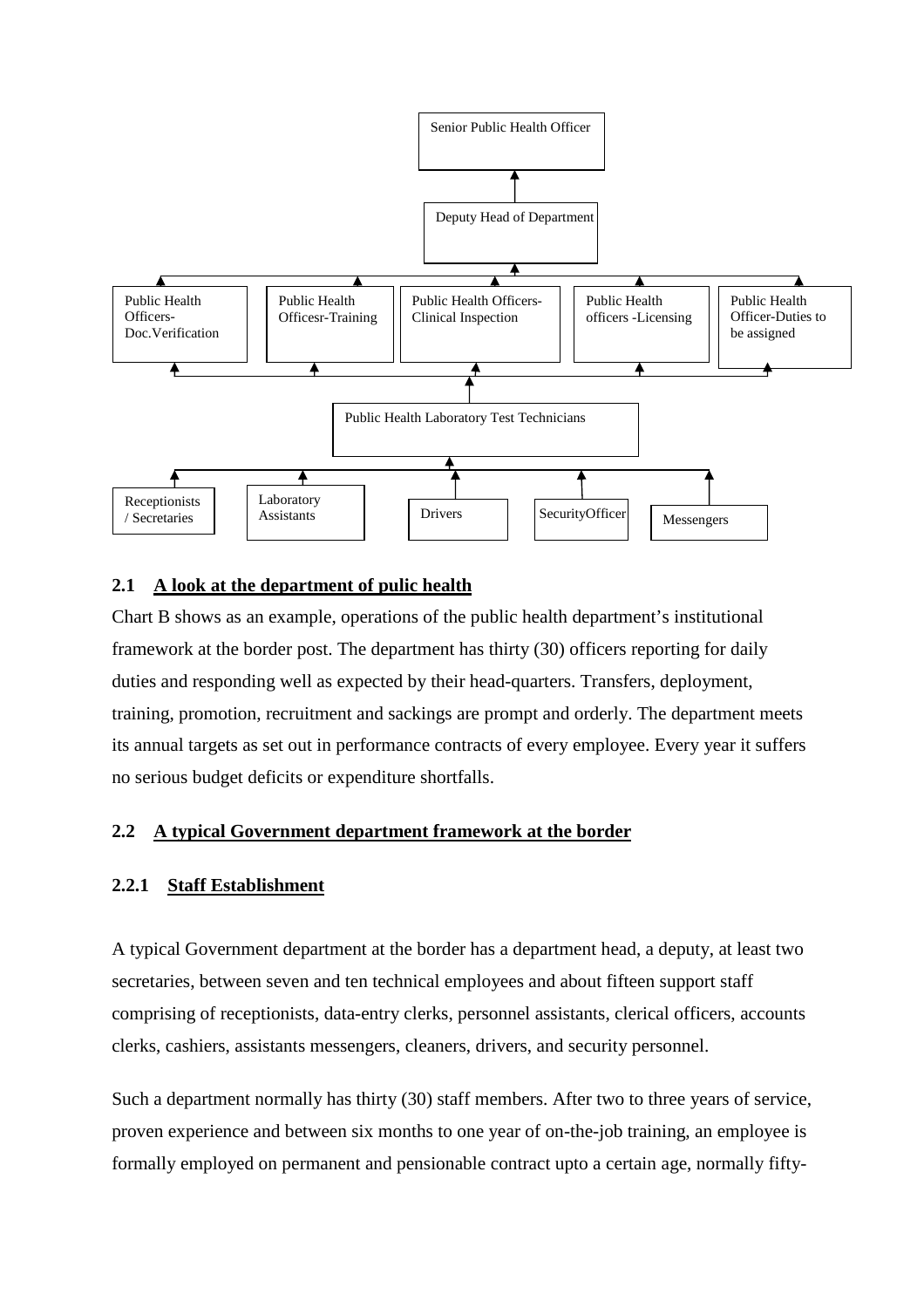five years. Beyond fifty-five years, some staff members, mostly the senior cadre, tend to opt to retire with pension, while others opt to apply to render consultancy services.

## **2.2.2 Variations in Staff Numbers**

Customs, immigration and police departments tend to employ more staff, while information technology, standards bureau, trade, and animal and plant health inspectorate tend to employ less. Generally Government department staff numbers vary depending on nature of public service.

It is however popular practice, yet still sheer corruption and nepotism, arguably on compassionate grounds that a department shall retain staff beyond the retirement age. This practice has given rise to inefficiency and over-stated recurrent salary budgets. Other causes of inefficiency are lack of motivation, low salaries, lack of (re) training, and ineffective leadership. Permanent staff numbers are affected when there is retirement or transfer.

## **2.2.3 Casual Employment**

The Government may also employ casual or seasonal workers in construction, and during population census or disease outbreak.

## **2.2.4 Current and proposed staff numbers, cadres, peak and off-peak service delivery days and hours at the Nacala border posts**

The Study takes the view that current staff numbers, staff establishments, peak and off-peak days and hours are not optimally set. In other words, the border posts are operating at suboptimal levels. Some departments could do with more staff, while others could reduce their staff numbers and costs, enter into peak and off-peak arrangments (with requisite over-time payments) and still produce the same if not more output. These arrangements are possible if an appropriate institutional framework is in place that recognizes different labour laws and various employment terms and conditions in the Corridor.

Tables 1 and 2 present current and proposed staff details that indicate staff functions and new roles of the two OSBPs. Table 2 contains details that are expected to usher efficiency, increased revenue, time and cost effectiveness, increased volume and value of transit cargo and flow of human traffic.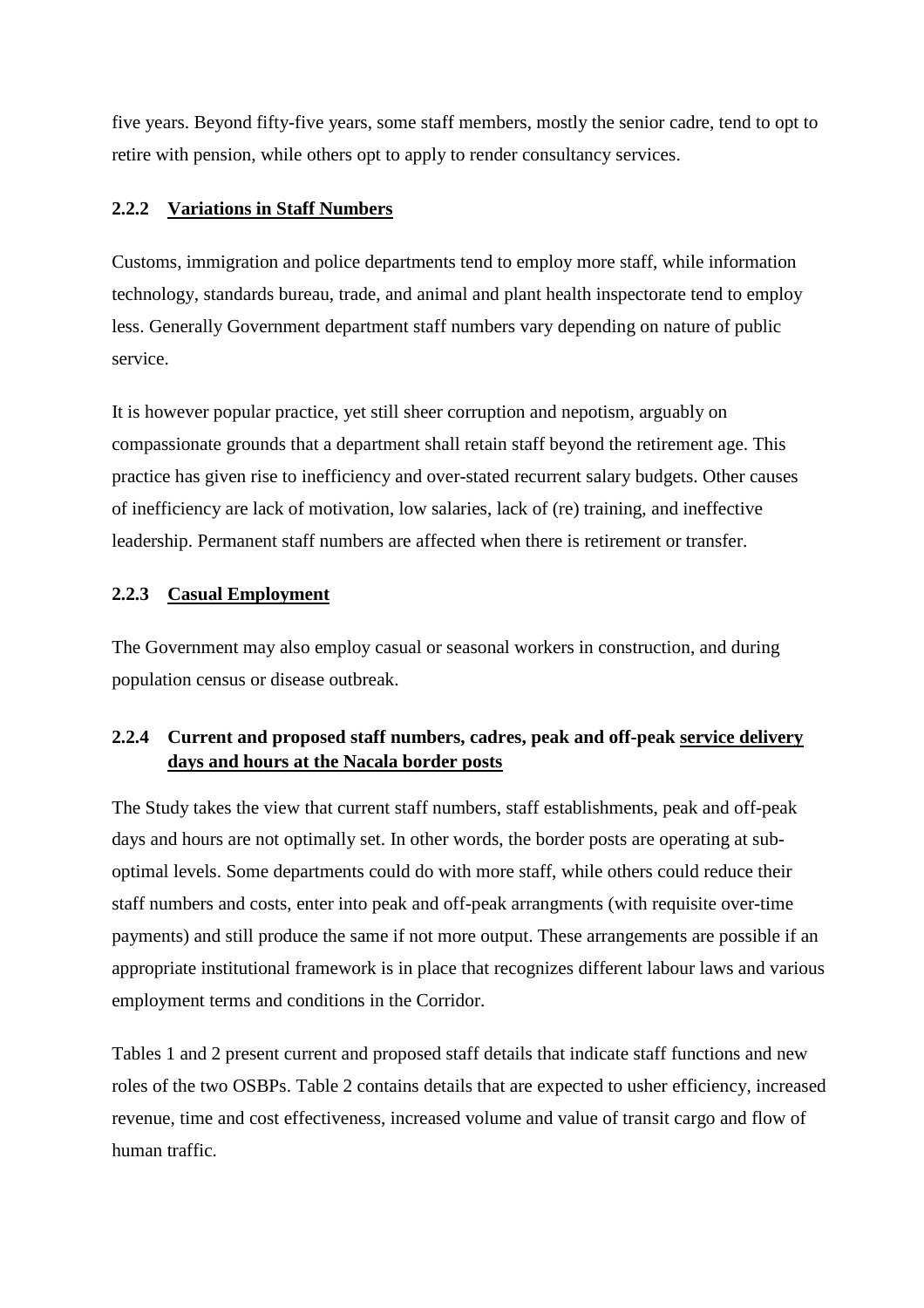#### **2.2.5 Current staff numbers and departments at Nacala border posts**

Table 1 shows data collected at the four border posts during the first reconnaissance visit by two Consultants in August 2013 It is a useful indicator of current level of border post operations. No any other data was available from Mwami except data from the ICT department. The departments of Forestry and Agriculture, Trade and Bureau of Standards at Chiponde and Mandimba, and Roads department at Chiponde all did not avail any data.

| Name of               | <b>Department</b>                        |                |                  |                                                                         |                                |                               |                                          |        |                         |                             |                      |  |
|-----------------------|------------------------------------------|----------------|------------------|-------------------------------------------------------------------------|--------------------------------|-------------------------------|------------------------------------------|--------|-------------------------|-----------------------------|----------------------|--|
| <b>Border</b><br>post | $\mathbf{1}$                             | $\overline{2}$ | 3                | $\overline{\mathbf{4}}$                                                 | 5                              | 6                             | 7                                        | 8      | 9                       | <b>10</b>                   | 11<br>12             |  |
|                       | Revenue<br>Authority<br>incl.<br>Customs | Immig          | Public<br>Health | Roads<br>$\overline{\phantom{a}}$<br>(incl.)<br>Wg<br>pridge,<br>funds) | Trade -<br>incl.<br>Comes<br>a | Bureau<br>of<br><b>Stands</b> | Animal<br>Health,<br>livestock,<br>crops | Police | <b>ICT</b>              | Clearing<br>$\&$<br>Forwdng | Agrich<br>Fores<br>t |  |
| Mchinji               | 8                                        | 31             |                  | 13                                                                      | $\mathbf{1}$                   | $\overline{4}$                | $\overline{4}$                           | 12     | $\mathbf{1}$            | 6                           |                      |  |
| Mwami                 |                                          |                |                  |                                                                         |                                |                               |                                          |        | $\mathbf{1}$            |                             |                      |  |
| Chiponde              | $\overline{4}$                           | 11             | $\overline{2}$   |                                                                         |                                |                               | $\overline{2}$                           | 7      | 1                       | 6                           |                      |  |
| Mandimba              | 10                                       | 3              | 1                | 3                                                                       |                                |                               |                                          | 7      | 1                       |                             |                      |  |
| <b>TOTAL</b>          | 22                                       | 45             | 3                | 16                                                                      | $\mathbf{1}$                   | $\overline{\mathbf{4}}$       | 6                                        | 26     | $\overline{\mathbf{4}}$ | 12                          |                      |  |

**Table 1: Current staff numbers and departments at Nacala border posts**

## **2.2.6 Number of departments and staff structure**

The 12 departments have between them an approximate total of 160 employees made up of department heads, respective deputies, expartriates, local technical and non-technical staff and support staff. Allowance has been made for 20 additional staff at Mwami (from where no data was collected), the departments of Roads, Trade and Bureau of Standards, Animal and Plant Health Inspectorate and the Clearing and Forwarding Agents at Chiponde and Mandimba. Allowance has also been made for more staff from Forestry and Agriculture at all the four border posts.

The approximate 160 employees translate into 40 employees from each of the four border post towns. The immigration department had the largest number at 45 followed by the police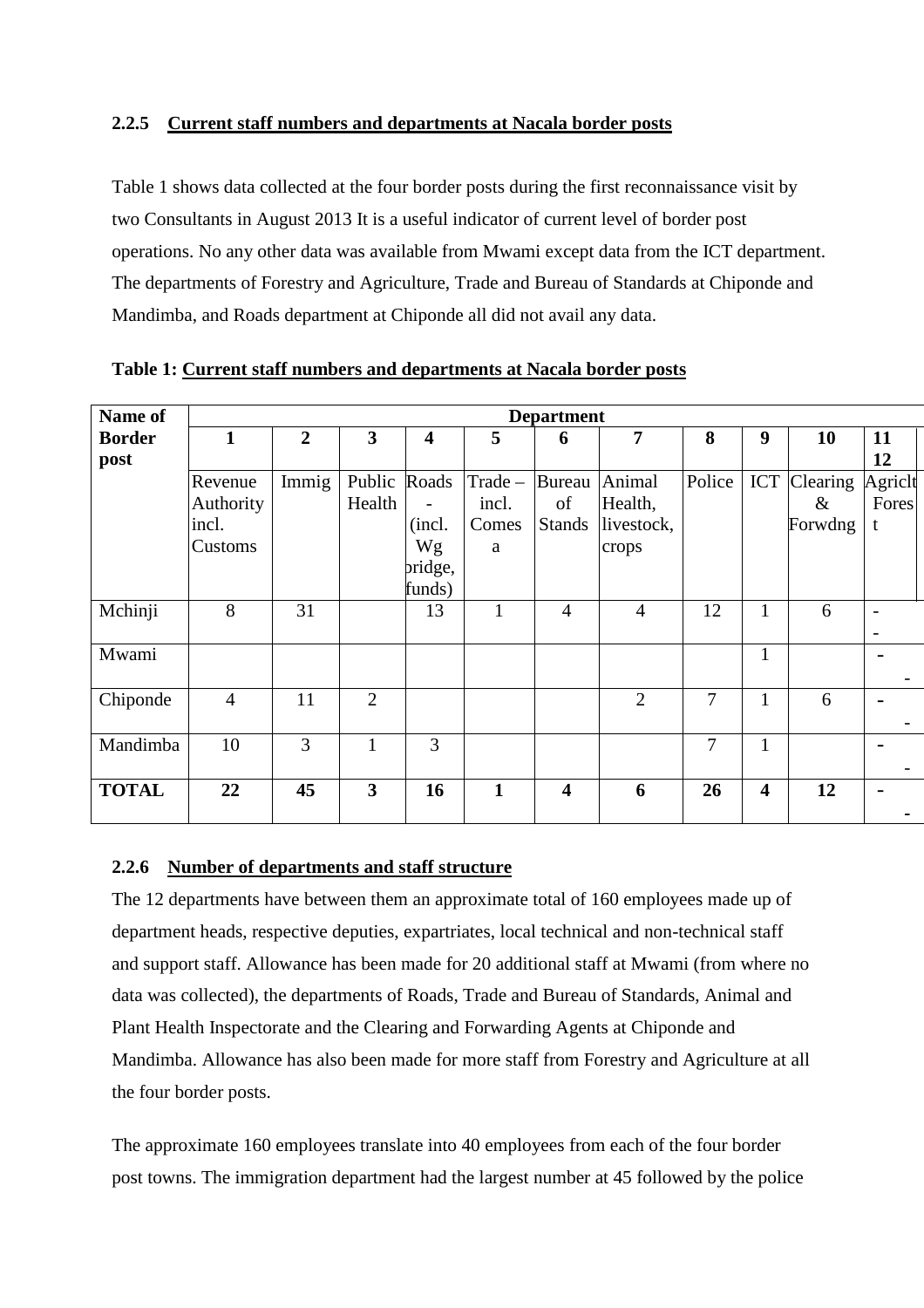department at 26, customs at 22 and Roads which also handle weighbridge duties, at 16. Surprisingly, the trade department which also handles COMESA had only one employee. It has been assumed that the Ascuda installation at Customs are each manned by 4 computer engineers at the four border posts.

#### **2.2.7 Proposed improvements**

Clearly there is room for improvement. The introduction of OSBPs supported by an efficient institutional framework is likely to spur growth in intra-country and international trade and human traffic flow. Such growth should be supported by a commensurate increase in staff, (re) training of staff, improved service terms, office space, equipments, staff housing, parking space, cold rooms, day-care centers, shops, etc.

All 12 departments shall however be retained, normal (peak) days shall remain at 5, normal (peak) hours shall be retained at 8 hours per day during the 5 working days making a total of 40 hours per week. Department performance under the new institutional framework, is nonetheless expected to be closely scrutinised if OSBP performance is to be enhanced.

#### **2.2.8 Peak and Off-peak days and hours**

The peak days will be Mondays to Fridays, while the off-peak days will be Saturdays and Sundays. The peak hours will be from 7am to 7pm during peak days, while the off-peak hours will be from 7am to 7pm on Saturdays and Sundays. The off-peak hours will vary between 8 and 16 hours depending on demands for service. The peak and off-peak days and hours are so set, to get maximum employee output, satisfy customer needs and streamline transit cargo and human traffic flow with minimum disruption.

**Table 2: Proposed staff structures at the 12 departments and peak and off-peak days and hours** 

|                         | <b>Department</b>          | Current        | Proposed               |                        | <b>Current Current Peak</b> | Current Off-  |
|-------------------------|----------------------------|----------------|------------------------|------------------------|-----------------------------|---------------|
|                         |                            | <b>Staff</b>   | <b>Staff</b>           | Hours based on<br>Peak |                             | Peak Days     |
|                         |                            | <b>Numbers</b> | <b>Numbers</b><br>Days |                        | 8 hours per day             | $(sat - sun)$ |
|                         | Revenue Authority incl.    | 22             | 31                     |                        | 40                          | 1.5           |
|                         | Customs                    |                |                        |                        |                             |               |
| $\overline{2}$          | Immigration                | 45             | 52                     | 5                      | 40                          | 1.5           |
| 3                       | Health                     | 3              |                        | 5                      | 40                          | 1.5           |
| $\overline{\mathbf{4}}$ | Roads - (incl.             | 17             | 19                     | 5                      | 40                          | 1.5           |
|                         | Weighbridge, funds)        |                |                        |                        |                             |               |
| 5                       | Trade – incl. Comesa       |                | ??                     | 5                      | 40                          | 1.5           |
| 6                       | <b>Bureau of Standards</b> | 4              | 6                      | 5                      | 40                          | 1.5           |
|                         | Animal Health,             | 4              | 6                      | 5                      | 40                          | 1.5           |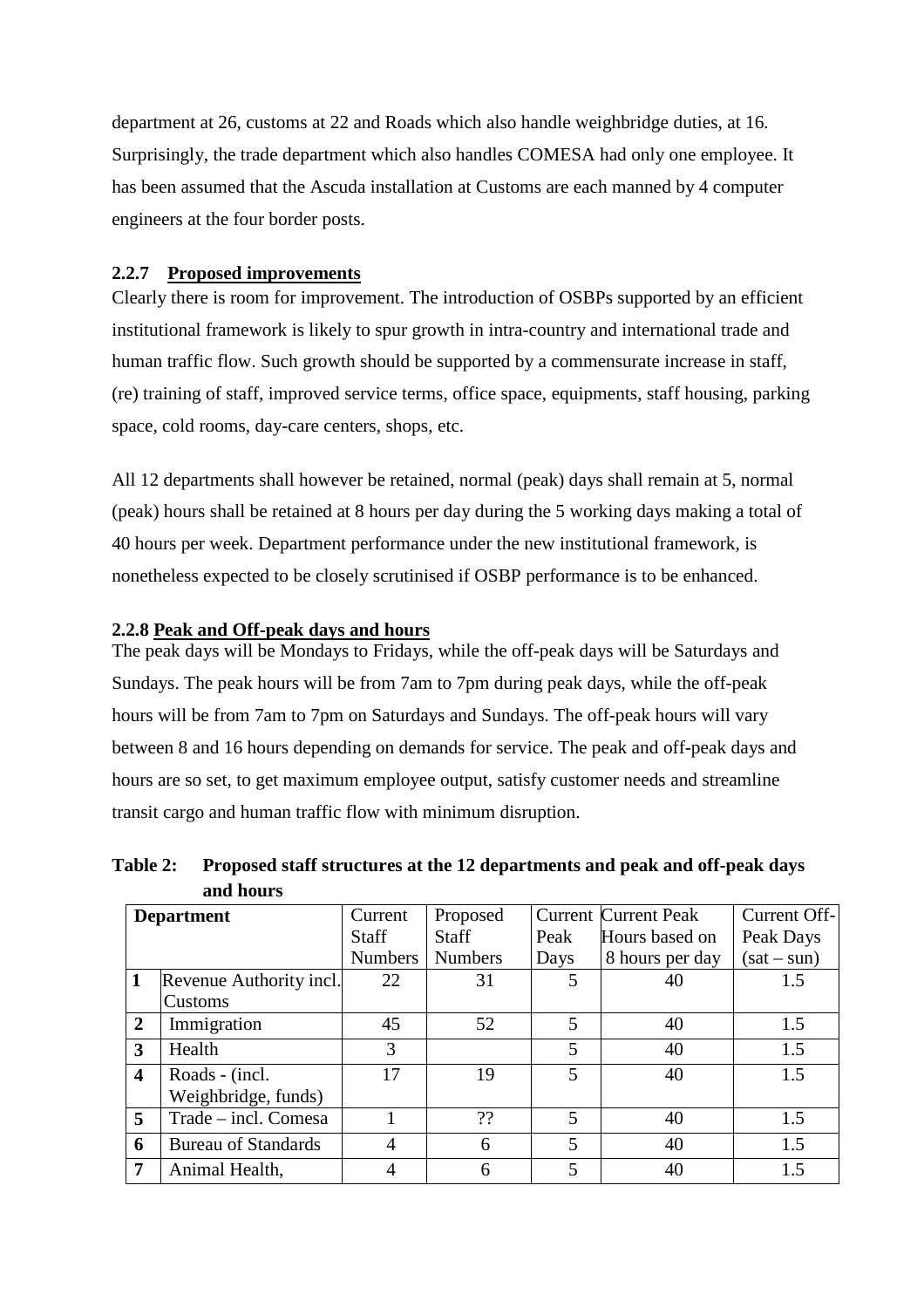|    | livestock, crop dev.   |                |     |  |  |
|----|------------------------|----------------|-----|--|--|
| 8  | Police                 | 26             | 30  |  |  |
|    | <b>ICT</b>             |                |     |  |  |
| 10 | Clearing $&$ Fowarding | $\overline{2}$ |     |  |  |
| 11 | Agriculture            |                |     |  |  |
| 12 | Forestry               |                |     |  |  |
|    | <b>TOTAL</b>           | 138            | 161 |  |  |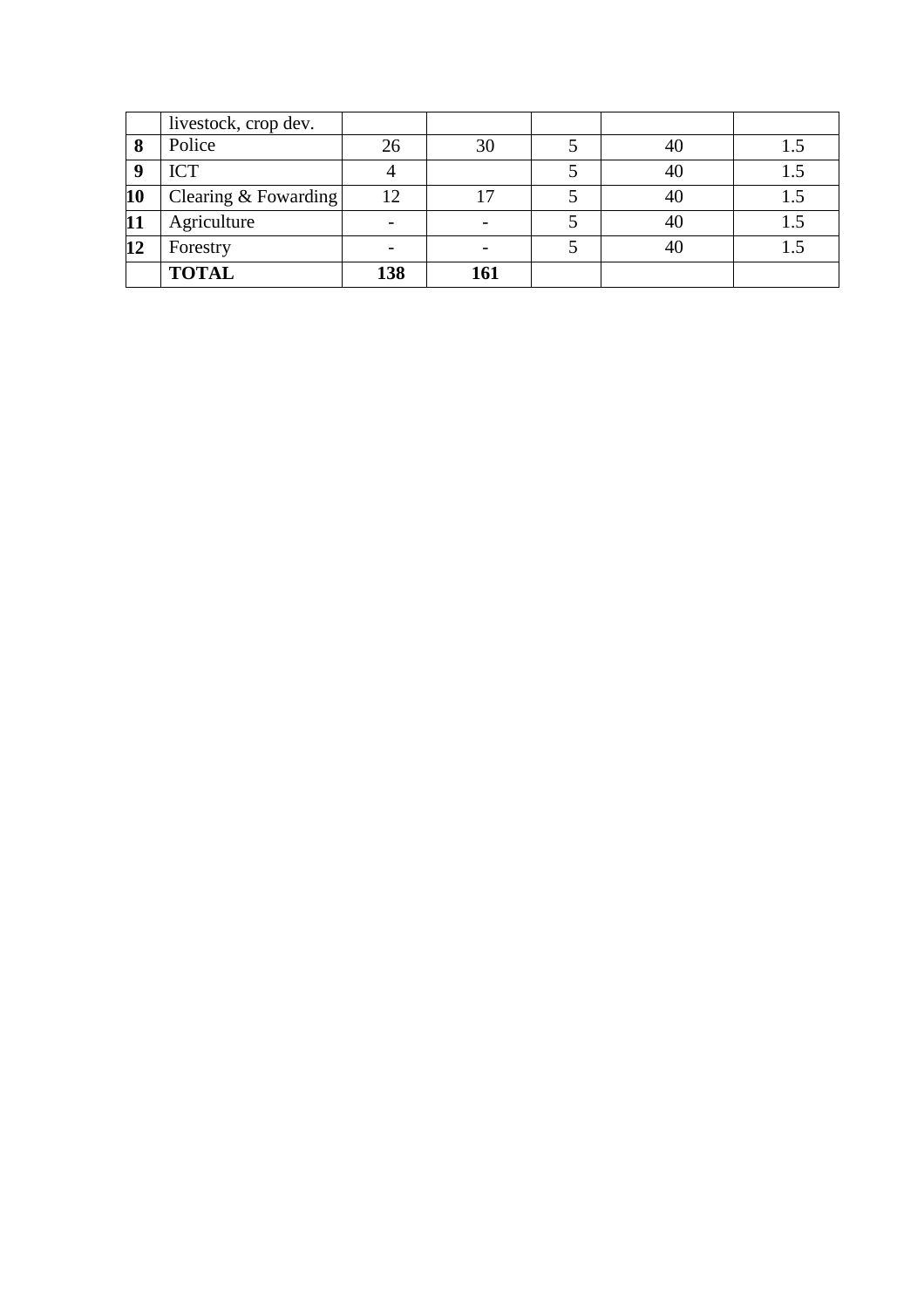#### **3. Linking economic performance with need and type of OSBPs**

Table 2 informs the Study of pertinent issues that answer some TOR concerns and direct investigation towards areas that require improvement to attain optimum OSBP operation levels. Thus in addition to current and proposed staff numbers, current peak and off- peak days, current and proposed peak and off-peak hours, there are other areas.

#### **3.1 Suggested areas of improvement**

These are performance targets, office space, commonly used non-office facilities, office equipment, staff housing, parking space, cold rooms, staff welfare, office budget, operational income, staff remuneration packages, academic standing, training opportunities and performance of other OSBPs.

Performance of an economy (as measured in key economic variables) is closely linked to how efficient an OSBP is. The variables considered important in this regard are the country's GDP, exports, imports, employment and investments.

A busy port like Nacala is likely to get busier and shall certainly need an efficient OSBP and a functional institutional framework as the three economies expand. The envisaged framework should be staffed by trained employees, modern office equipment, ample office space, coldrooms (for perishable exports and imports), parking space and staff houses.

Likewise, a country's economy is likely to perform better if its border posts are well managed, and it is able to handle imports and exports without much disruption, waste of time or unnecessary costs. Such an economy would take care of its population, generate net exports, high GDP growth rate and per capita income.

Table 3 contains socio-economic data on seven carefully selected variables which indicate performance of the three Nacala economies over a five-year period; 2008 – 2012. The Study shall use these variables to assess the need for and type of the two OSBPs at Mchinji-Mwami and Chiponde-Mandimba. The analysis shall be conducted under respective sub-headings, as follows;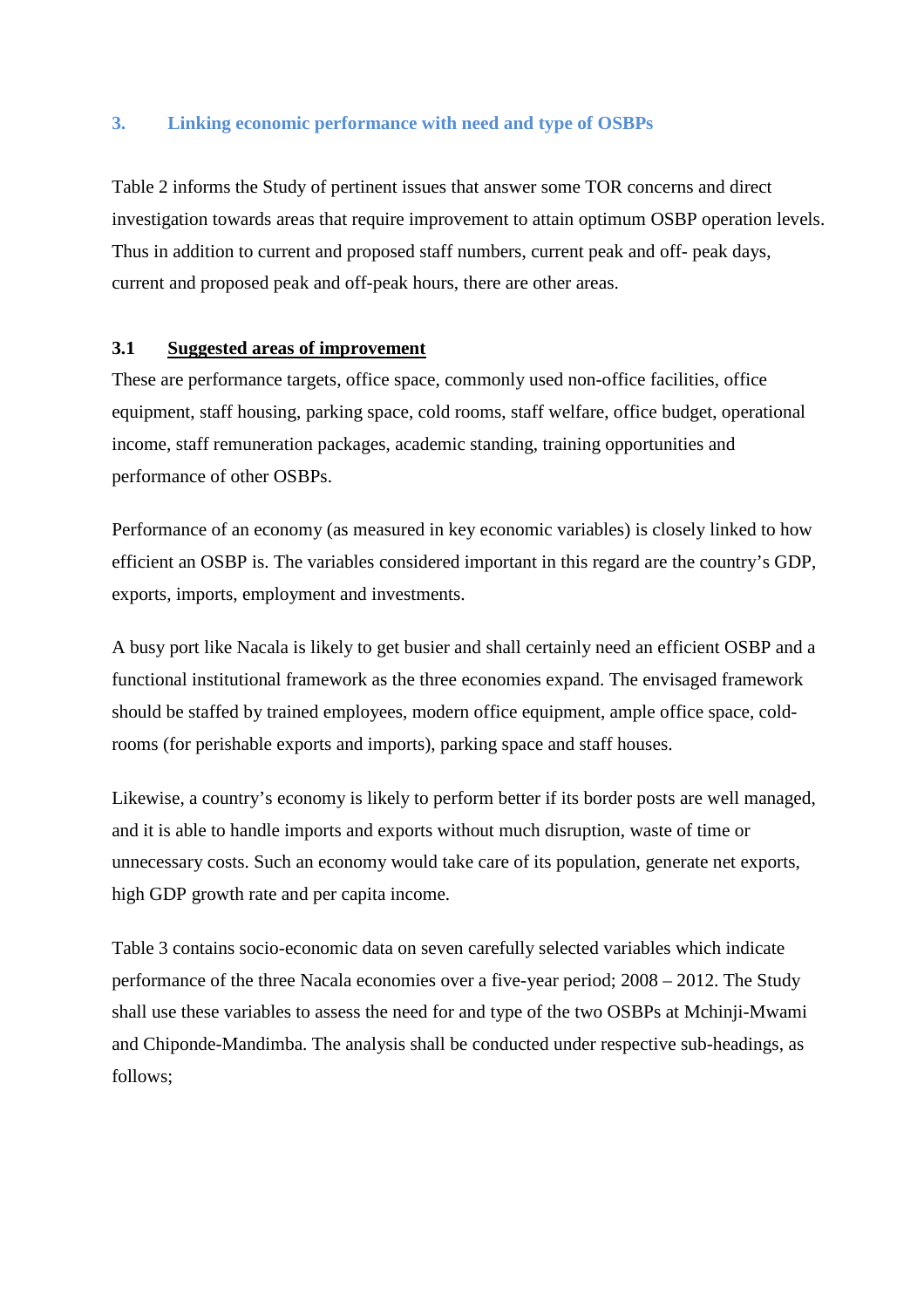#### **3.2 GDP (US\$)**

Of the three economies, the Zambian economy appears to be strongest with the highest absolute value in 2012 of US\$ 20,678,000. It is followed by Mozambique with an absolute value of US\$ 14,587,000 in 2012 and then Malawi at US\$ 5,621,000 in 2011. But even over the 5-year period, Zambia's economy is on average still the strongest compared to Malawi and Mozambique. It registered an average value of US\$ 16,703,000 per year followed by Mozambique at US\$ 11,199,000 and Malawi at US\$ 4,918,000.

#### **3.3 GDP Growth Rate**

The three economies experienced high average annual growth rates (all above the 5% mark) over the 5-year period, with Malawi's growth rate of 9% in 2009 being the highest. The same country however also registered the lowest growth rate of 1.9% in 2012. Of the three economies, Mozambique registered the highest average growth rate over the 5-year period at 7%, followed by Zambia at 6.8% and Malawi at 5.6%.

| Country       | Socio-Economic              | Period (2008 2012) |        |        |        |        |  |  |  |
|---------------|-----------------------------|--------------------|--------|--------|--------|--------|--|--|--|
|               | Indicator                   |                    |        |        |        |        |  |  |  |
|               |                             | 2008               | 2009   | 2010   | 2011   | 2012   |  |  |  |
| <b>Malawi</b> | GDP (US\$), '000            | 4,276              | 5,030  | 5,398  | 5,621  | 4,263  |  |  |  |
|               | <b>GDP Growth Rate %</b>    | 8.3                | 9.0    | 6.5    | 4.3    | 1.9%   |  |  |  |
|               | Population, '000            | 13,931             | 14,268 | 15,447 | 15,879 | 16,323 |  |  |  |
|               | Per Capita Income<br>(US\$) | 302.5              | 345.2  | 359.6  | 363.6  | 268    |  |  |  |
|               | Imports (US\$) Billions     | 2.011              | 1.959  | 2.426  | 2.220  | 1.901  |  |  |  |
|               | Exports (US\$) Billions     | 1.205              | 1.239  | 1.585  | 1.663  | 1.193  |  |  |  |
|               | Labor Force, '000           | 6,364              | 6,555  | 6,760  | 6,981  | 7,203  |  |  |  |
| Zambia        | GDP (US\$) '000             | 14,640             | 12,805 | 16,190 | 19,204 | 20,678 |  |  |  |
|               | <b>GDP Growth Rate %</b>    | 6.048              | 6.044  | 7.620  | 6.836  | 7.316  |  |  |  |
|               | Population '000             | 11,669             | 11,862 | 13,460 | 13,881 | 14,080 |  |  |  |
|               | Per Capita Income<br>(US\$) | 1,175              | 998.4  | 1,224  | 1,408  | 1,469  |  |  |  |
|               | Imports (US\$) Billions     | 5.45               | 4.12   | 5.65   | 7.11   | 7.361  |  |  |  |
|               | Exports (US\$) Billions     | 5.18               | 4.48   | 7.58   | 8.84   | 8.589  |  |  |  |
|               | Labor Force, '000           | 5,266              | 5,415  | 5,578  | 5,754  | 5,925  |  |  |  |
| Mozambi       | GDP (US\$), '000            | 9,891              | 9,674  | 9,274  | 12,568 | 14,587 |  |  |  |
| que           | GDP Growth Rate, %          | 6.83               | 6.34   | 7.08   | 7.32   | 7.4    |  |  |  |
|               | Population '000             | 21,284             | 21,669 | 22,061 | 22,948 | 23,515 |  |  |  |
|               | Per Capita Income           | 434.5              | 414.1  | 387.0  | 551.3  | 578.8  |  |  |  |
|               | Imports (US\$), Billions    | 4.526              | 4.490  | 4.808  | 7.536  | 6.167  |  |  |  |
|               | Exports (US\$), Billions    | 3.113              | 2.758  | 2.944  | 3.864  | 4.324  |  |  |  |
|               | Labor Force, '000           | 10,602             | 10,851 | 11,095 | 11,359 | 11,925 |  |  |  |

#### **Table 3: Key Socio-Economic Profile Indicators**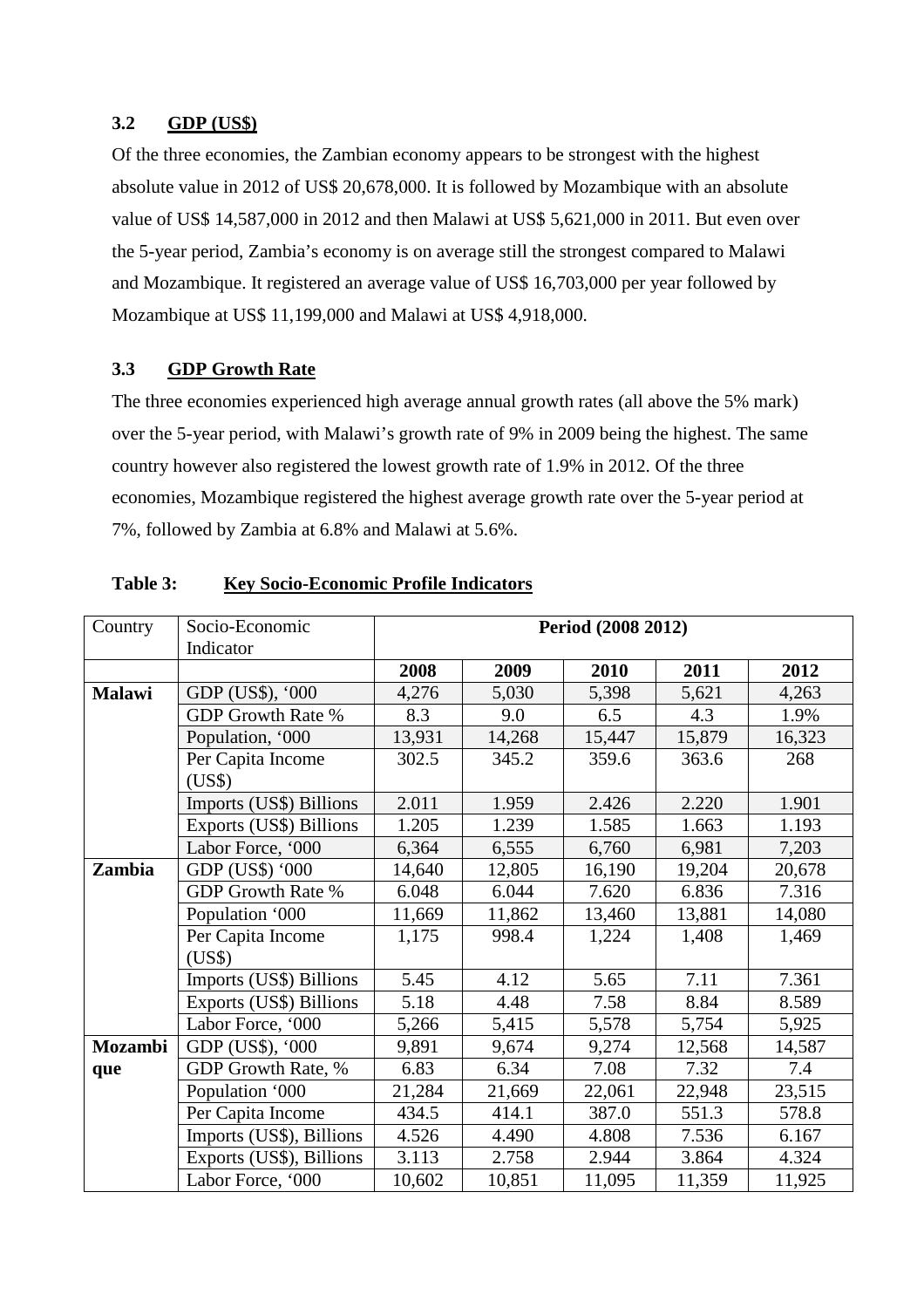Source: **Wikipedia**, CIA World Fact Book, **World Bank**: World Development Indicators

### **3.4 Population**

The country with the highest population is Mozambique (23,515,000) as at 2012. It is followed by Malawi (16,323,000) then Zambia at (14,080,000).

The total population of the three countries rose from 46,884,000 persons to 53,918,000 persons, reflecting an average annual growth rate of 3%, or 15% over the 5-year period.

## **3.5 Labor Force**

Since the population of the three countries has been increasing, the labor force increase equally is indicative of potential demand for OSBP services.

Not surprising therefore, that Mozambique had the largest labor force (of 11,925,000 persons) as at 2012, followed by Malawi at 7,203,000 and then Zambia at 5,925,000. The three countries had a total labor force of 25,053,000 as at 2012, which makes for real demand for OSBP services.

## **3.6 Per Capita Income**

Zambia registered the highest per capita income (of US\$ 1,469) in 2012, followed by Mozambique at US\$579 and then Malawi at US\$ 268. Over the 5-year period, Zambia's per capita income registered an average of US\$ 1,255, followed by Mozambique at US\$ 473 and then Malawi at US\$ 329.

Over the same period however, whereas total per capita income of the three countries increased from US\$ 1,912 to US\$ 2,316 at average annual growth rate of 4%, this performance may be misleading since between 2009 and 2010 and between 2011 and 2012 growth was rather sluggish. Capital investment in OSBP would nonetheless be recommended since the indicator has an overall positive growth.

## **3.7 Imports**

The three countries registered total imports of US\$ 68 billion over the 5-year period. Over the same period Zambia's import were US\$ 30 billion, followed by Mozambique (US\$ 28 billion) and then Malawi at US\$ 11 billion. The best year for the three countries was 2011 at US\$ 17 billion, followed by 2012 at US\$ 15 billion. Imports grew from US\$ 12 billion in 2008 to US\$ 15 billion in 2012. The average annual growth was highest for Zambia at US\$ 5.9 billion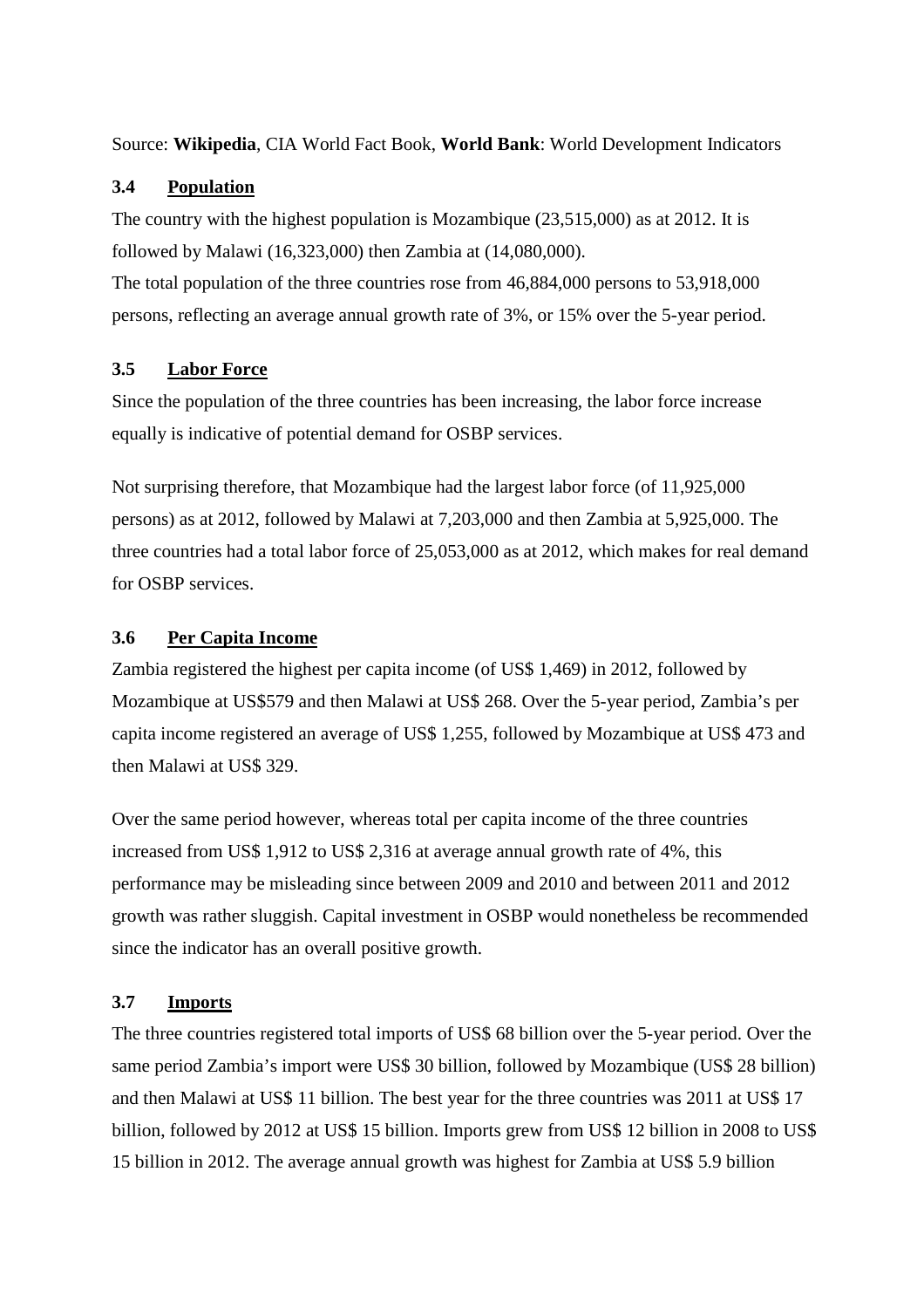followed by Mozambique at US\$ 5.5 billion and then Malawi at US\$ 2.1 billion. The highest annual growth rate (31%) was recorded in 2010.

## **3.8 Exports**

The export sector for all the three countries did not perform as impressively as the import sector. Total exports over the five year-period was US\$ 59 billion resulting in a deficit of US\$ 10 billion. The country with the highest deficit was Mozambique at US\$ 11 billion and then Malawi at US\$ 4 billion.

Zambia recorded a surplus of US\$ 5 billion, especially as its exports grew at annual rate of US\$ 6.9 billion per year, compared to its imports growth of US\$ 5.9 billion. Mozambique exports grew at annual rate of US\$ 3.4 billion compared to its imports which grew at annual rate of US\$ 5.5 billion. Malawi exports grew at annual rate of US\$ 1.4 billion compared to its imports which grew at annual rate of US\$ 2.1 billion.

## **3.9 Traffic movement across the border posts**

The two consultants visit in August also revealed that **a)** the average daily traffic through Mchinji and Mwami was as such; 80 vehicles, 400 persons and 3 bus companies and **b)** through Chiponde and Mandimba; 30 vehicles, 300 persons and with no bus company across the border posts.

#### **3.10 Proposed staff numbers, peak and off-peak days and hours**

Performance of the above seven socio-economic indicators (considered important to OSBPs) has been on an upward trend over the last 5 years. Any proposal thus to adjust staff numbers, peak and off-peak days and hours, parking and office space, office equipment, performance targets, promotion, staff training etc, would have to take account of the upward trends of the indicators. The analysis informs the Study that OSBPs facilitated by an efficient institutional framework would greatly enhance this performance.

## **3.10.1 Immigration**

For instance the immigration departments with 45 employees may need to re-train, not increase staff, due to population increase and the increased cross border services. If however they should choose to increase staff, this should be at a rate (15%) similar to that at which population rose in the three countries over the five years.

## **3.10.2 Customs (Revenue Authority)**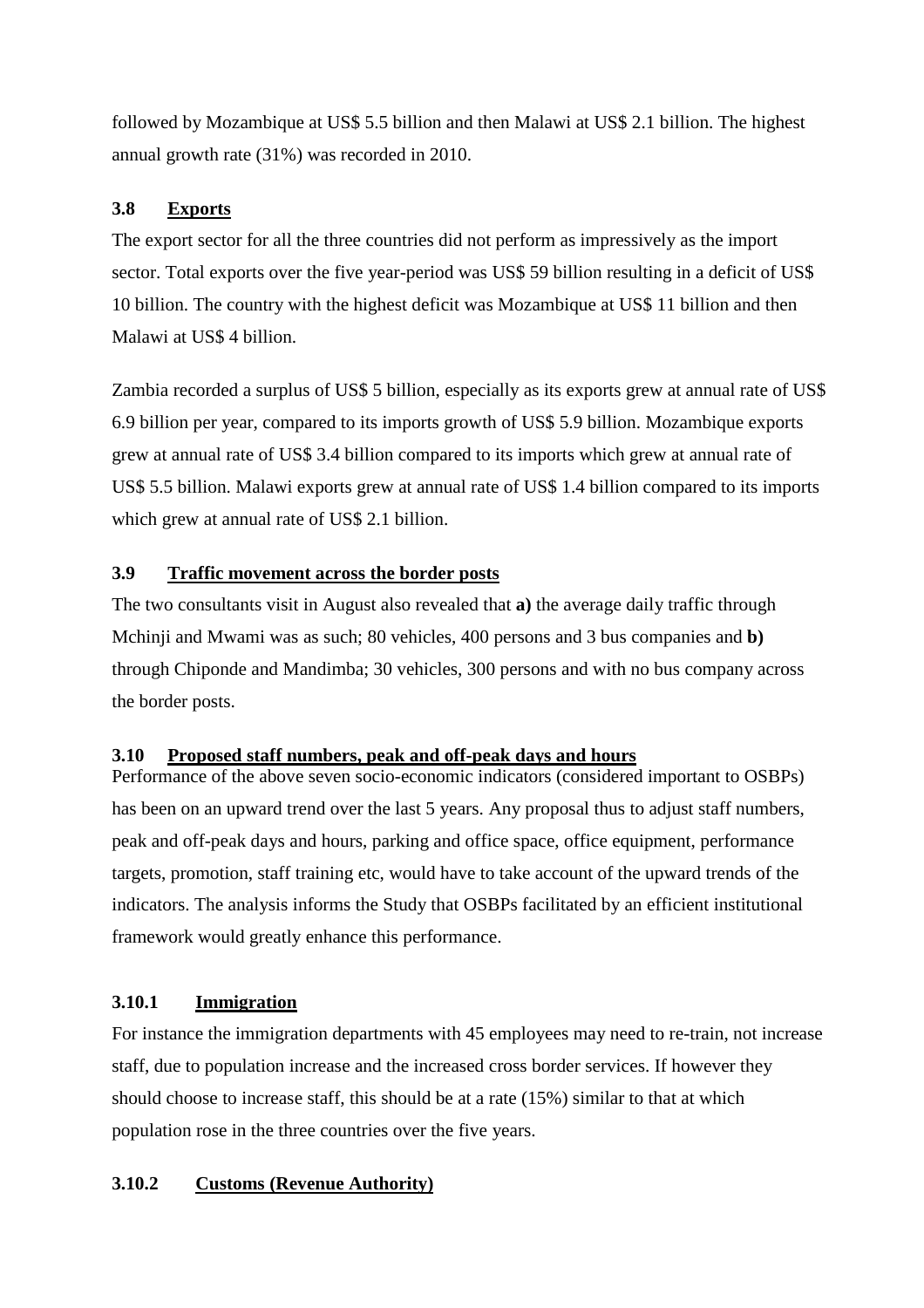Customs department total staff at 22 may also need to be increased due to the overall increase in exports and imports for all the three countries from US\$ 9 billion to US\$ 14 billion and from US\$ 12 billion to US\$ 15 billion respectively during the period under analysis. This increase should equally be commensurate with the rate (40%) of increase in international trade which the three countries engaged in.

### **3.10.3 Police department**

Similarly the police departments also need to increase their staff currently at 26, due to the population increase and the threat that this poses to general security at the border posts. The rate of increase should be commensurate with the rate of population increase over the 5-year period, (15%).

## **3.10.4 Roads department**

The Roads department which as pointed out also handles weighbridge and roads fund duties was reported to have 17 employees. The traffic statistics collected by the same Consultants currently is 80 vehicles at Mchinji-Mwami and 30 at Chiponde-Mandimba. These figures are set to increase and so a commensurate increase in staff numbers would be based on labor force increases of the three countries.

In 2008, the three countries had a total of 22,232,000 persons which rose to 25,053,000 in 2012. This represented a growth rate of 13%. The staff of Roads departments may thus be increased to 19.

## **3.10.5 Trade department**

The department of trade figure needs a re-look. The reported number of employees cannot possible be 1, especially as the department handles the additional responsibilities of COMESA.

#### **3.10.6 Animal, Plant Health, Crop development**

With the expected rise in the various species of plants and animals being transported across the borders, the current number of employees (4) will certainly need to be also increased. The relevant % increase to guide this administrative move is import and export performance. This was confirmed to be 40% during the period under analysis. Thus the current number of 4 employees would be increased to 6.

## **3.10.7 Clearing and Forwarding**

The current number of employees engaged by the clearing and forwarding firms at the border posts is 12. The relevant percentage to guide these companies, aside from their own profit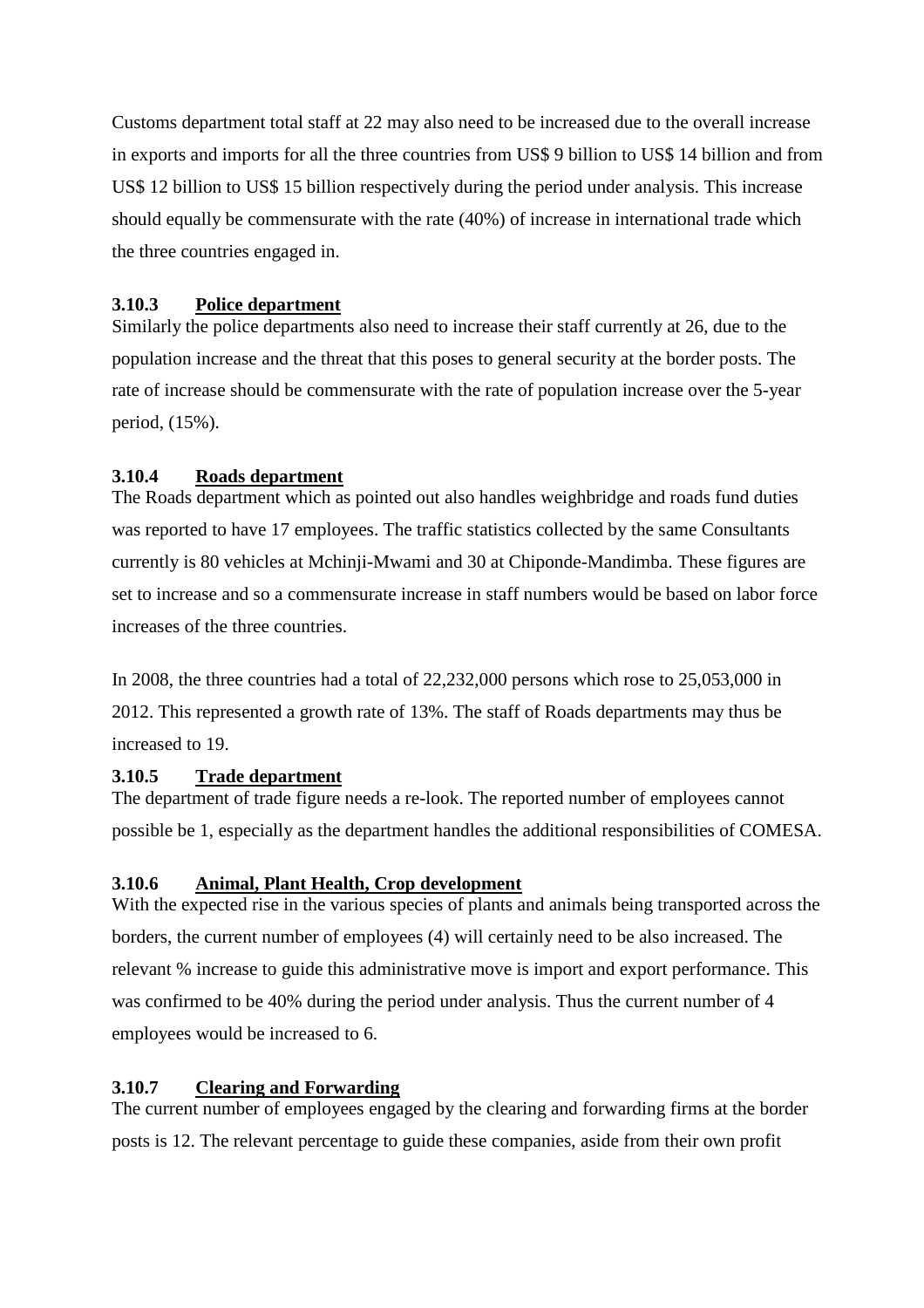motive, is the performance of the import and export sector which was confirmed to be 40%. Thus the firms would be advised to increase staff from 12 to 17.

## **3.10.8 Bureau of Standards**

The Bureau of Standards currently has 4 employees at the border posts. This figure is set to rise. The relevant percentage guide for raising this number is that applied in customs department, that is, 40%. The bureau is advised to increase staff from 4 to 6.

## **3.10.9 ICT**

The data collected on staff working at the ICT departments of the three countries is not representative of the typical operations of an ICT department. The Study has suggested that a fully-fledged ICT department should be introduced at the border posts. The proposed staff number is a minimum of 12 inclusive of a department head down to a driver and messenger. The collected data of 4 officers operating an ascuda computer system at the border post offices is inadequate, and cannot be used project staff increase. This issue will therefore be looked at afresh.

## **3.10.10 Peak and off-Peak Hours**

Peak hours may not change, since peak days have been proposed to remain the same. Off-peak hours shall be varied depending on volume of service at the border posts.

## **3.10.11 Other proposed changes**

The Study proposes that changes especially in office and parking space, introduction of (or purchase of bigger) cold rooms, office equipments, etc should be commensurate with volume of border business i.e. import / export, and increase in staff numbers.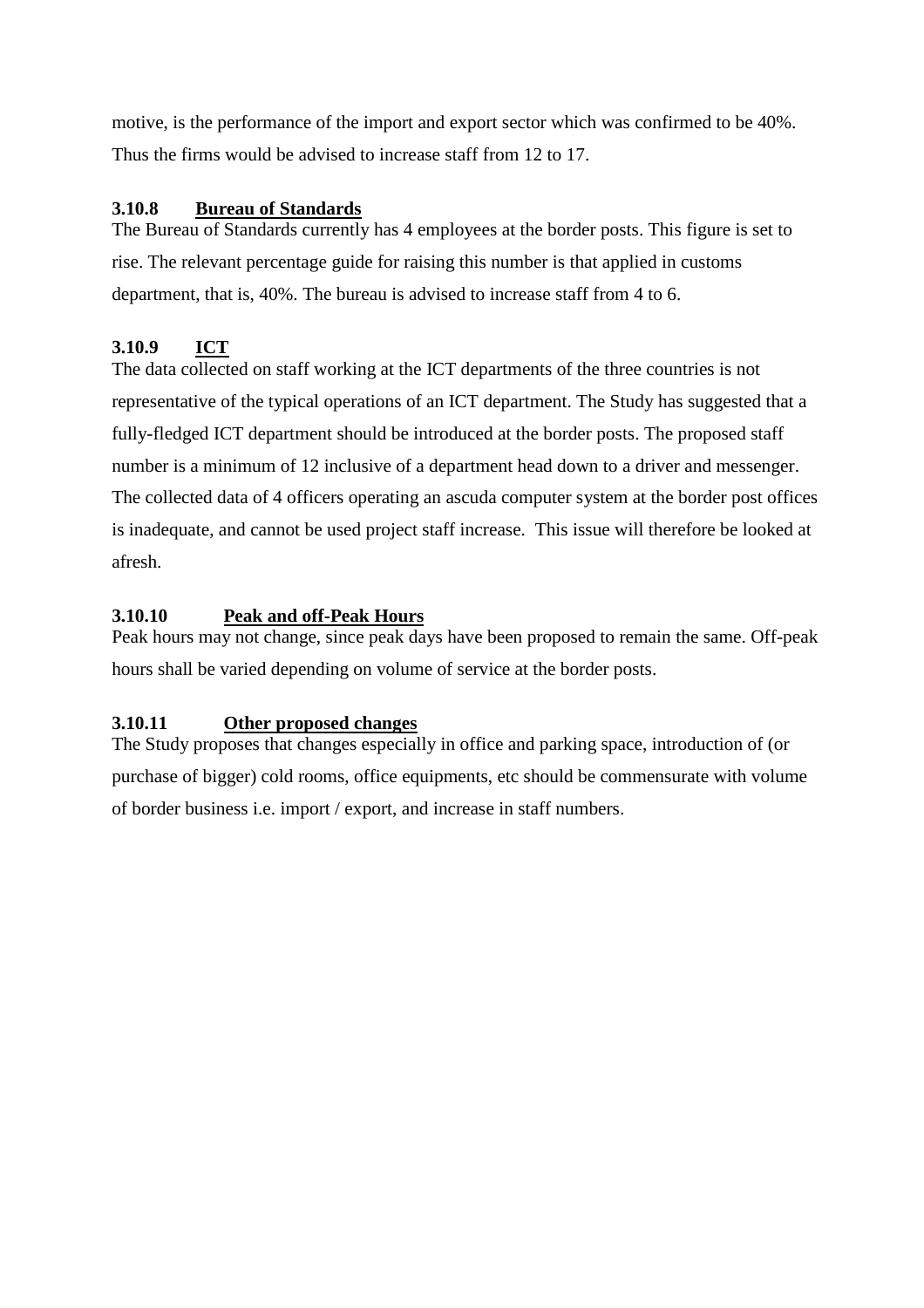## **4. Problems a new institutional framework is likely to face at the OSBPs based on experiences in the region**

The Study now focusses on administrative problems likely to hinder progress in implementation of the project.

How would departments at the border cope with challenges of lack adequate staff, training opportunities, inability to meet annual performance contract targets, uncalled for transfers, deployment, delayed promotion and early retirement, poor communcation with head-quarters, inadequate office and housing facilities, out-dated office equipments, and inadequate office annual operational funds to meet annual revenue targets set by headquarters.

The lack of harmony, inordinate department functions and poor coordination between departments pose various challenges and constraints to the introduction and successfull operation of OSBPs and needs to be addressed.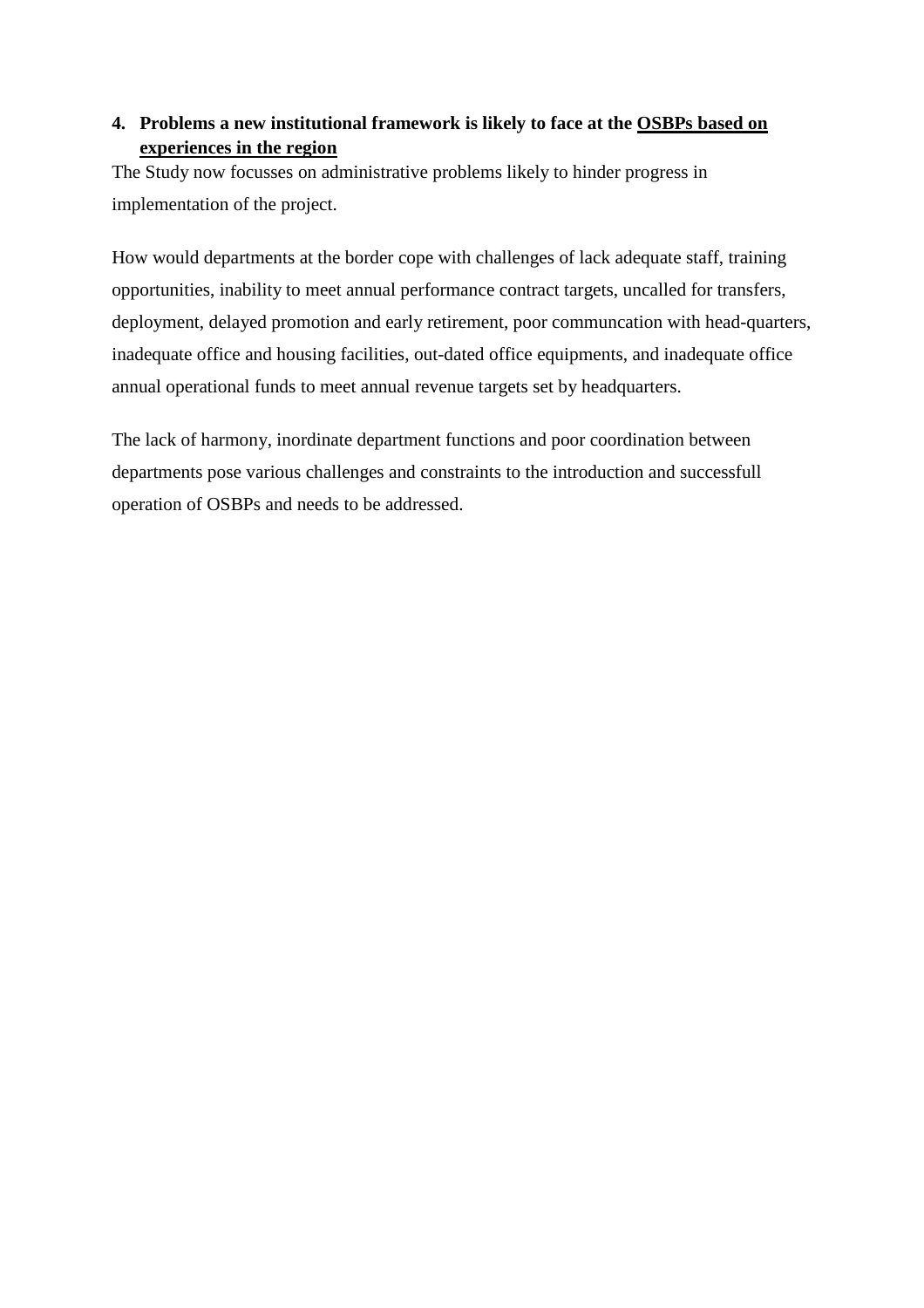## **5. The Proposed model of an Institutional Framework for the OSBPs**

### **5.1 Types of OSBPs**

There are three types of OSBPs; **a)** Common, **b)** Straddled and **c)** Juxtaposed. A Common OSBP is one that is located as a single facility wholly in the territory of one state where cooperation between states is advanced. A Straddled OSBP is a facility that essentially *straddles* along the border and a Juxtaposed OSBP is where traditionally two-stop facilities are located in both countries exist-entry points and used as one stop points.

## **5.2 Administrative structures and functions under the proposed institutional framework**

To understand the OSBP concept, the Study will first look at some definitions before analysing the administrative structures and functions of the proposed institutional framework, as provided by the inter-country Bilateral Agreements. These definitions are as follows;

- **1.** An OSBP is a border post at which all traffic utilizing the border post stops only once in each direction of travel and both exit and entry procedures are undertaken from within the same control zone,
- **2.** A "control zone" is that part of the territory of the host partner state within which officers of the adjoining partner states are empowered to effect border controls and includes the exclusive use area,
- **3.** "Partner states" are Malawi, Mozambique and Zambia and any other country granted membership by article 3 of the Agreement,
- **4.** "A Council of Ministers, is the overall administrative authority of the Corridor and shall recognize roles, duties and responsibilities assigned to
	- **a)** "A competent authority" is a ministry or government entity from a partner state, with authority to perform border control duties,
	- **b**) "An officer" is a person assigned border control duties,
	- **c)** "A facilitation agent" is any private sector person providing services to border controls by passengers or freight,
	- **d)** "A law enforcement agent" is any agency or person empowered by the national and border control legislation of each partner state to enforce the provisions thereof.

The Bilateral Agreement also define, conduct of border controls, application of border control laws, application of criminal laws, conduct of officers, facilities in control zones, conduct of facilitation agents and other general provisions. The Bilateral Agreements provide for three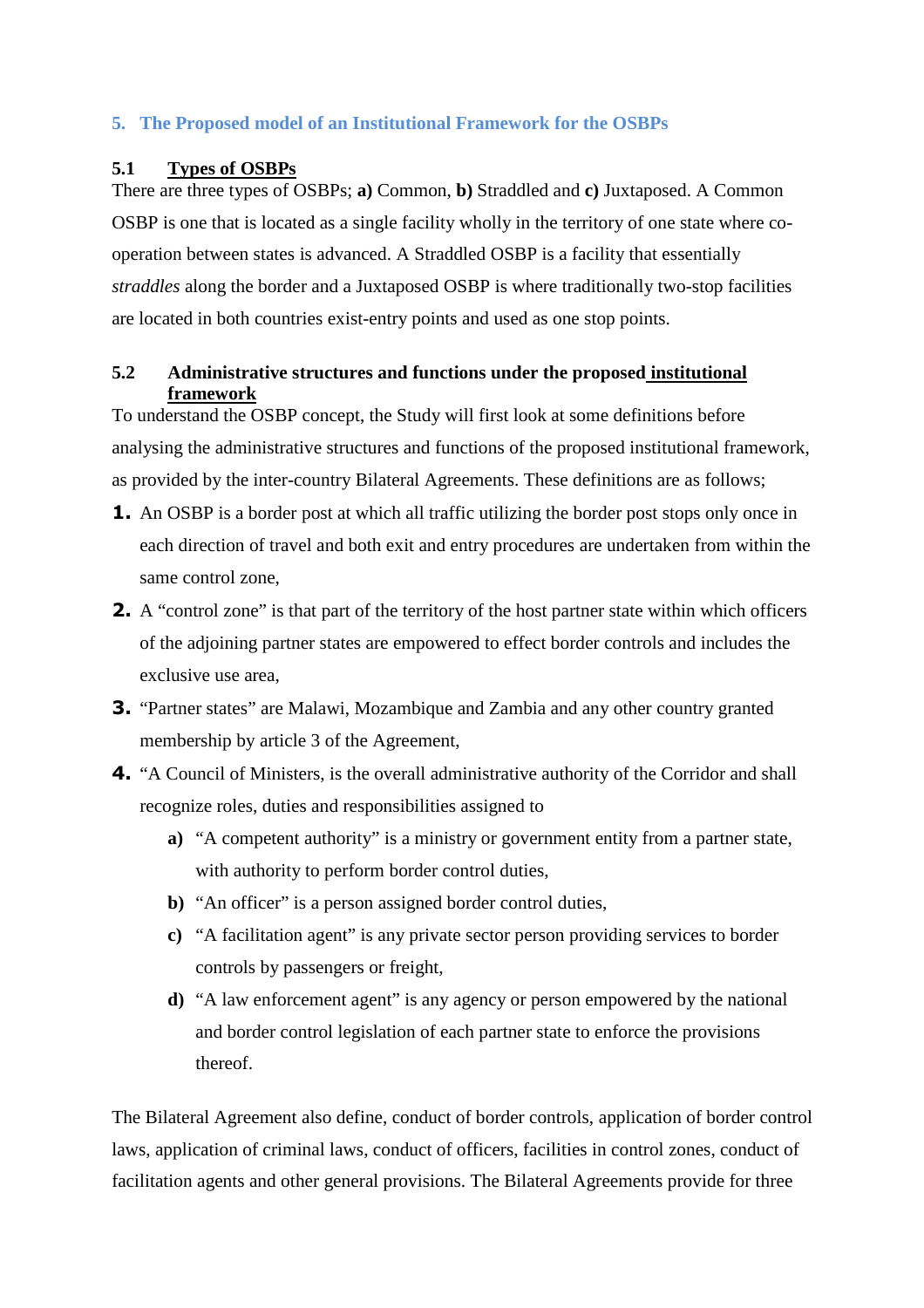levels of institutional / institutional frameworks in regard to specific administrative structures and functions. These are **a)** Nominated Structures, **b)** Joint Committees and **c)** Joint subcommittees, based on the East African Countries OSBP Bill 2010.

#### **5.3 The OSBP Concept**

OSBPs are founded on the principle of improved services. The proposed institutional framework aims to provide software-driven support services that facilitate flow of cargo and passenger traffic. These services include speedy vehicle clearance, electronic document verification, electronic checks on passports and other immigration documents, improved revenue collection, transfers, reconciliation, electronic goods verification, standards and quality control, electronic vehicle tracking services, security of motorized vehicles at the posts, security of goods and passenger passage, driver and turn-boy welfare and general travel advisory services

Long distant truck and bus crew shall have smart cards whose details include national ID number, photograph, truck / registration number, country of destination, insurance, name of employer and coded description of volume, value or number of goods or passengers being transported.

These details shall be loaded on the smart cards at the country from where transiting begins and transmitted directly to the country where goods / passengers are destined. There shall be no other checks in-between, except at country to where goods / passengers are destined or port through which goods pass on their way out of region. Locks and seals will prevent thefts and pilferages. The smart card shall be swiped again for comparison at port or country of origin.

#### **5.4 Structures and Committees at the OSBPs**

#### **5.4.1 The Nominated Structure**

The nominated structure shall comprise heads of departments of the Competent Authorities and any other member whose membership has been recommended and approved by the Competent Authorities. The Structure shall convene meetings to discuss policy-related matters and other technical issues of OSBPs. The nominated structure shall thus function like an inter-ministerial task force. This is captured in Chart C below.

#### **5.4.2 The Joint Committee**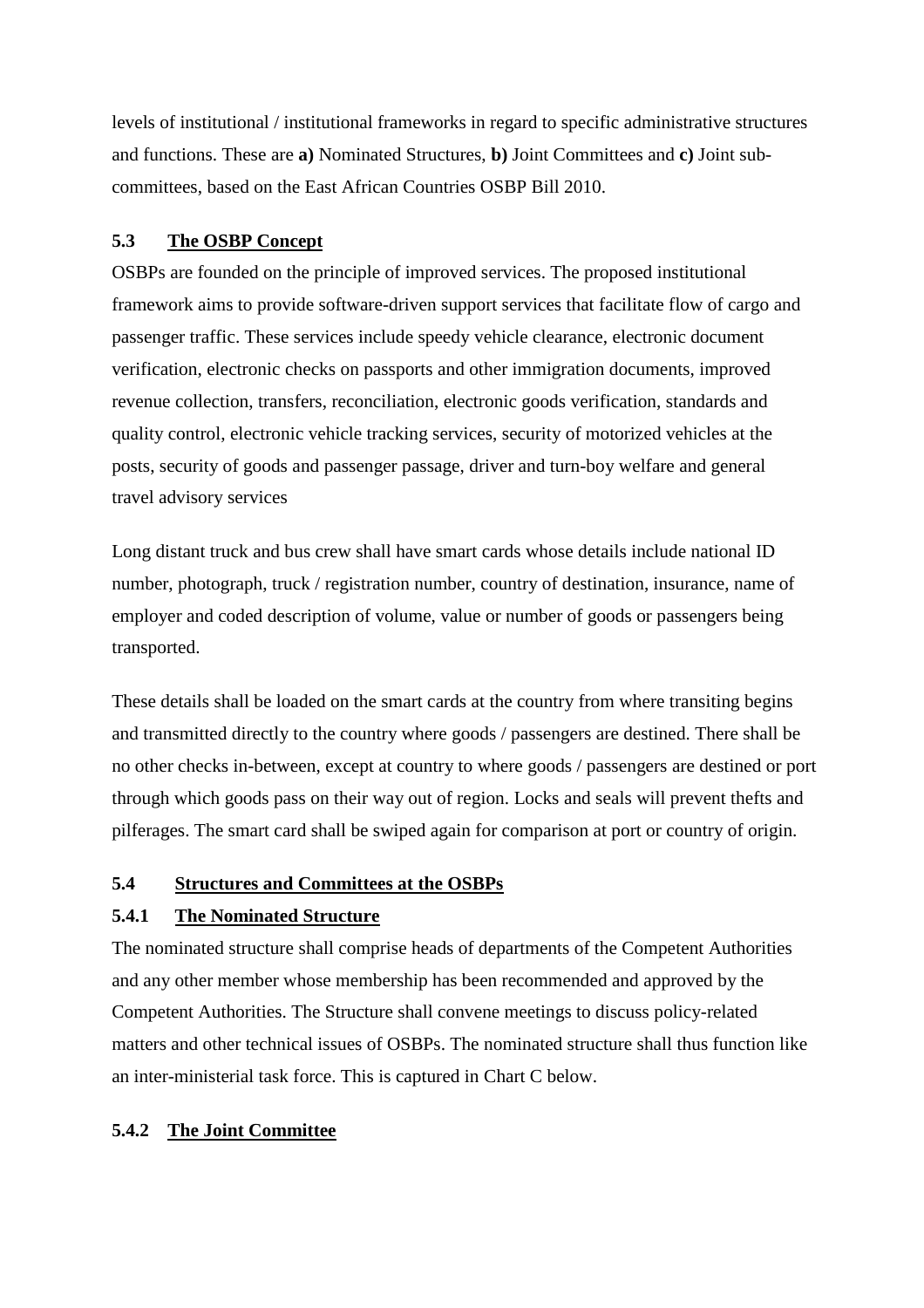The joint committee shall discuss operational issues and implement them under guidance of the Nominated Structure. Staff on the Joint Committee shall comprise deputies of departmental heads, an administrative officer, facilitation agents and any other technical staff co-opted by the Nominated Structure to help oversee performances and functions of Joint Committee. The Joint Committee shall develop own terms and conditions of reference, elect own rotating chairman, convene own meetings and circulate minutes to Nominated Structure.

## **5.4.3 The Joint Sub-Committee**

The Joint sub-committee shall provide general administrative support to the nominated and joint committees. It shall comprise staff drawn from the respective departments of the competent authority already at the border. It shall revolve around an administrative officer / chairman who shall oversee the functions of the general support staff of drivers, secretaries, messengers and office assistants.

#### **5.4.4 How the three structures are expected to work**

The three structures shall convene regular meetings to enhance OSBP functions, minimize administrative conflicts, enhance information and data exchange, share necessary costs of service delivery, entrench professionalism, reduce or eradicate corruption, minimize delay in human and cargo transit traffic time and costs and ensure achievement of long term goal of enhancing trade partnerships along the Corridor.

#### **Chart D: Proposed Institutional Framework**

#### **PROPOSED INSTITUTIONAL FRAMEWORK (on nominated structures, joint committees and joint sub-committees)**

**Key management staff of the "nominated structures", at the One-Stop Border Post** 

- Senior Assistant Commissioner (of a Revenue Authority)
- Senior Assistant Commissioner (of Police)
- Senior Immigration Officer
- Senior Agricultural Officer
- Senior Public Health Officer
- Senior Plant (Crop), Animal Health and Livestock Inspector
- Senior Bureau of Standards Officer
- Senior Forestry Officer
- Senior Trade Facilitation / Comesa Officer
- Senior Roads and Public Works / Weighbridge Officer
- ICT General Manager
- Association of Clearing and Forwarding Agents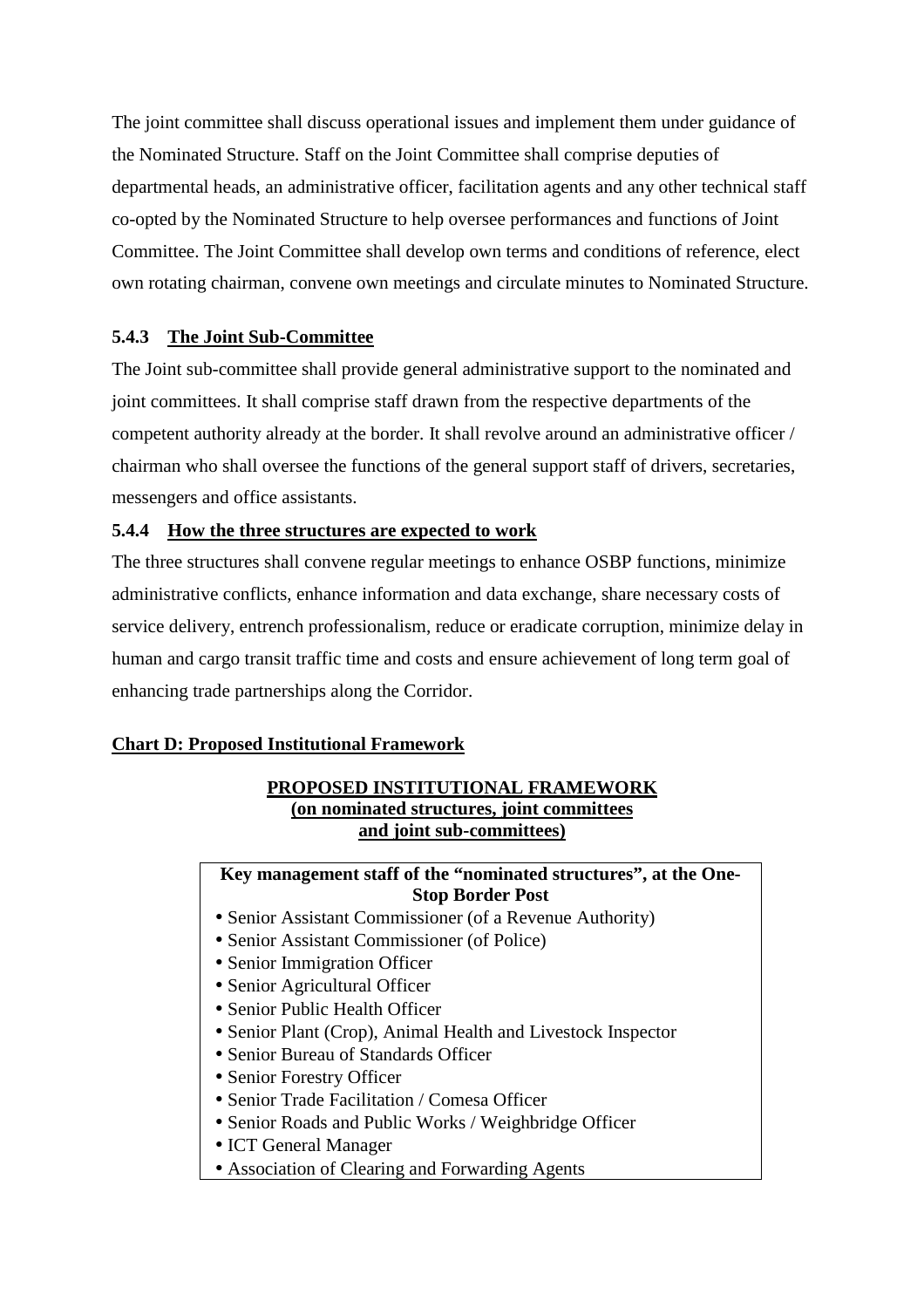

## **5.4.5 Support to the structures from the Competent Authorities**

The nominated structure shall neither be administratively independent nor financially selfsustaining. It shall be guided by policies and finances of the Competent Authorities. The Adjoining Partner States shall take all necessary administrative, financial and other measures to ensure effective implementation of OSBPs by the Joint Committees, including and without limitation, the provision of adequate resources for the performance of their functions.

The political road-map had identified a coordinating mechanism in Article 4 (in the initial bilatral agreements) under which a Joint Ministerial Committee was a body of five delegates from each Country headed by a Minister.

## **Chart E: Information and Communication Technology Department**

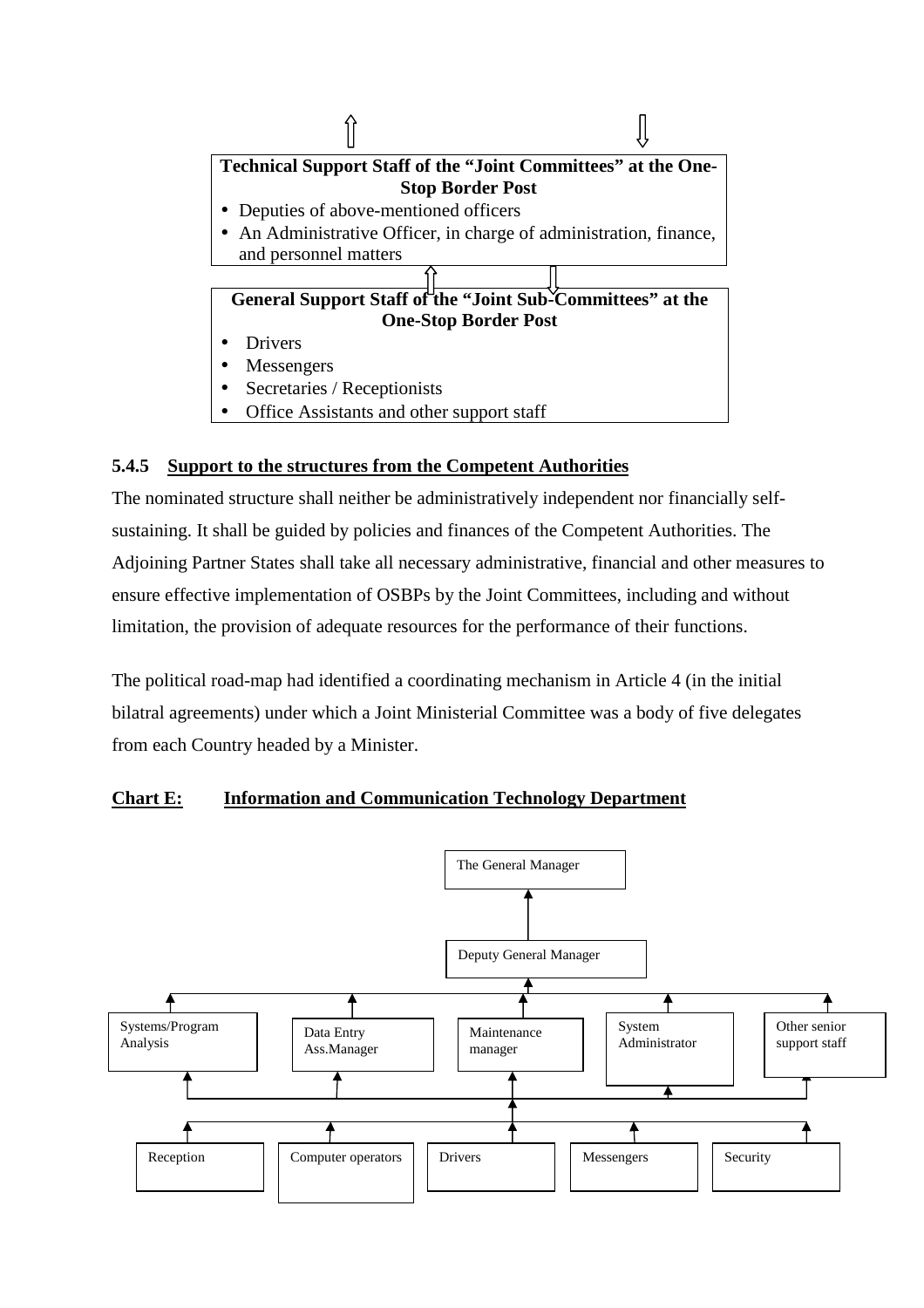#### **5.4.6 The Proposed ICT Department**

The Study proposes the setting up of Information and Communication Technology department by the Corridor member states. The department is expected to provide and integrate all the seven departments with the necessary soft and hardware ICT back-up. The key responsibility of the ICT department will be to ensure that these departments are kept promptly updated on information and data pertaining to cross-border movements of legallyapproved cargo and human traffic. The department is expected to advise the two OSBPs, of any counterfeit transit goods and criminals. Drivers and truck crew for instance, moving transit cargo shall possess smart cards with necessary data to facilitate movement.

#### **Chart F: Department of Trade Facilitation**



#### **Support Staff**

#### **5.4.7 The Proposed Department of Trade Facilitation**

The TOR generally expects the Consultant to advise the Corridor member states on how to facilitate rapid movement of goods and people between their respective countries, promote regional and market integration through enhanced intra-regional trade, reduce regional infrastructure related barriers while at the same time, providing easy access (for Malawi and the eastern parts of Zambia) to the sea port of Nacala in Mozambique and to open up the remote areas west of the port in Mozambique and Malawi.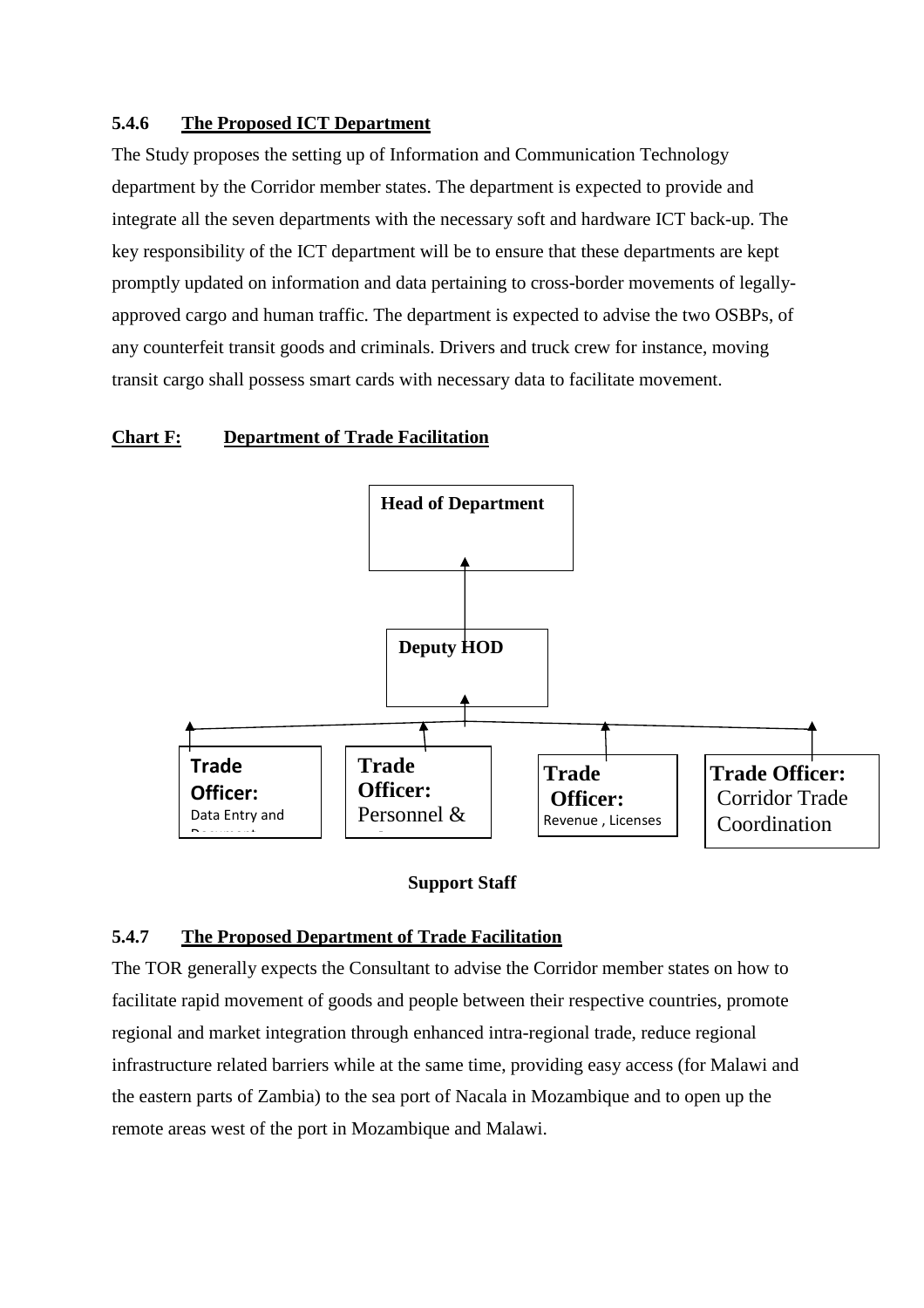The Department of Trade Facilitation is an important cog in the wheels of the Corridor's agenda that is expected to fast-turn around the economies of the three countries. Its job is well cut out. It must demonstrate that it is up to the task of "promoting regional and market integration through enhanced intra-regional trade". It is expected to

- **a)** liaise with Government departments and private sector agents at the border post,
- **b**) put in place structures that coordinate and improve trade, and commerce and reduce regional infrastructure related barriers
- **c)** and facilitate rapid movement of goods and people between their respective countries.

The Study advises that the Competent Authorities should introduce departments of trade which also handles COMESA issues. The Study further recommends introduction of three other Government departments, namely roads and public works (which also handles roads funds collection and weighbridges issues), crops, agriculture, forestry and livestock, and inclusion of the private sector, mainly the association of clearing and forwarding agents. The roles of the new offices shall be to inspect supporting documents and approve or disapprove, products being exported or imported, and to collect related fees for related services.

The new departments shall complement the work of the police, immigration, revenue authority, public health, plant and animal health inspectorate and standards bureau.

#### **5.4.8 Independence and Autonomy of Departments**

The proposed institutional framework incorporating the three structures (as shown Chart C) combines eight departments into one, and in so doing allows for inter-dependence and autonomy between respective departments of the Competent Authorities in day-to-day operations. The Nominated Structure brings together Department Heads from Competent Authorities to meetings to discuss matters of mutual concern.

Some of these officers are already stationed at the border posts and enjoy various levels of seniority, salaries and other terms of service. After meetings, officers return to their offices to continue discharging departmental duties, better informed. The second and third subcommittees shall function in a similar manner.

Department operations shall still be guided by the pyramidal management structure showing departments heads as officers-in-charge of their respective departments and their deputies, technical and general support staff at the border. Their respective functions, attendant terms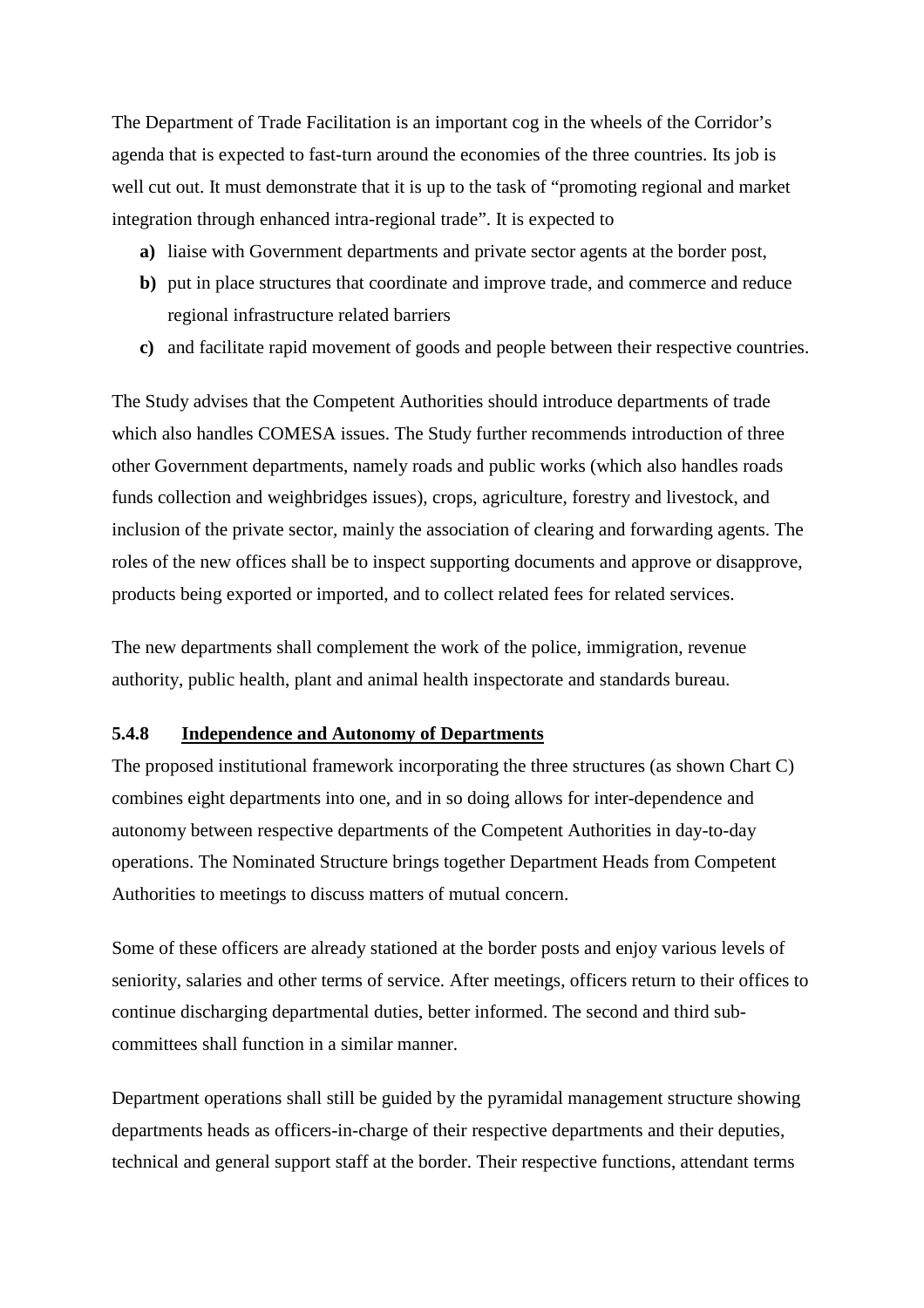and conditions of service and salaries and allowances are all specified in their employment contracts.

#### **5.4.9 Non Interference from Competent Authorities**

No one single Competent Authority of a member-country's government shall interfere with or dominate the Nominated Structure. The structure shall be guided by legislations from the Competent Authority of the partner states. The Nominated Structure shall comprise twelve heads of departments from immigration, police, revenue authority, agriculture, forestry, plant, livestock, and animal health inspectorate, public health, the bureau of standards, ICT, trade / Comesa, roads and public works / weighbridge, and association of clearing and forwarding agents.

## **5.4.10 Terms and Conditions of Reference for the Structures**

The Study proposes that the Nominated Structure shall develop own terms of reference (discussed briefly below). Its' chairman shall come from the "host partner state", and shall perform his / her function on a rotational basis. Regular formal meetings and minutes shall govern operations of the structure. Minutes shall be circulated to the Competent Authority at the headquarters. The Study further proposes that specific officers at head-quarters be assigned the specific duties of acting on administrative and technical issues arising from the border posts.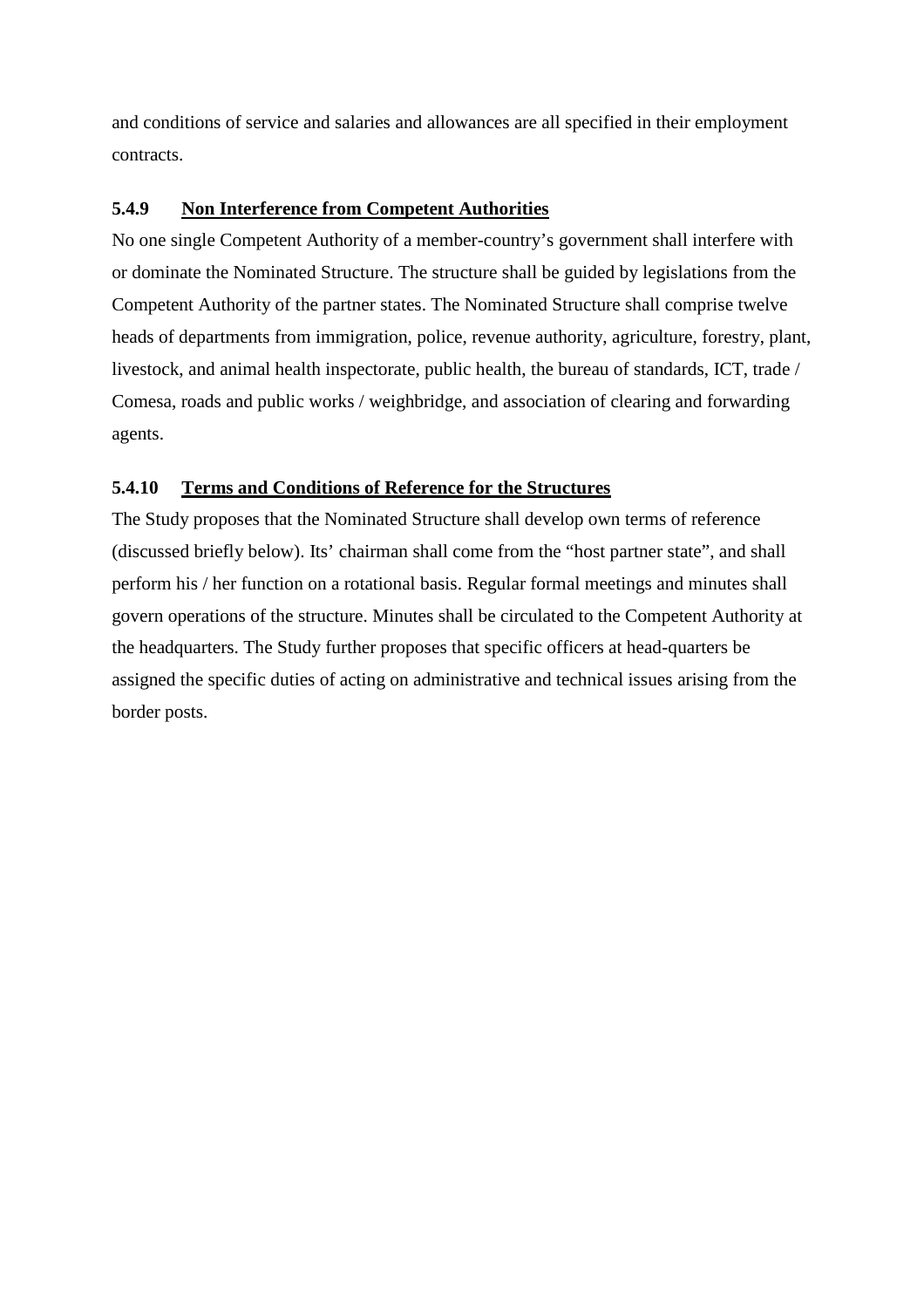#### **6 Terms of Service of the Nominated Structure**

The Study proposes that the Nominated Structure shall **a)** oversee the overall operations of the two OSBPs, **b)** convene regular inter-departmental meetings on border post operations, **c)**  circulate minutes of meetings to respective Competent Authorities' head offices, in particular to senior officers assigned the duty of acting on meetings' recommendations, **d)** ensure adherence to professionalism in clearance of transit cargo and human traffic, **e)** advise Competent Authorities on technical and administrative OSBP matters.

Other duties shall be **f)** devise quick response methods to issues of crisis nature arising at the border, **g)** ensure that cordial relations are maintained among member states in trade matters,**h**) ensure that where possible, departments share operational costs, say in pool transport, office space, office furniture, water and electricity, garbage disposal etc, **i)**  establish data and information dissemination centre on OSBP operations, and **j)** last but not least, provide necessary data and information on OSBP operations to ICT department, for purposes of integrating the same with other OSBPs.

#### **6.1 Terms of Service of the Joint Committee/Joint Sub Committee**

The Study further proposes that **a)** the Joint Committee and Joint Sub-Committee shall assist Nominated Structure in overseeing overall operations at the OSBPs, **b)** convene regular formal inter-departmental meetings on OSBP operations, **c)** circulate minutes of the said meetings to Nominated Structure for action, **d)** provide technical and administrative support to the Nominated Structure, **e)** implement OSBP recommendations of the Nominated Structure, **f)** co-operate in matters of cost-sharing and **g)** and to ensure that cordial trade relations are maintained between member states.

#### **6.2 Hierarchical Reporting System to remain.**

Officers from the Nominated Structure shall still report to their superiors at the provincial office. For example, the police officer commanding a station shall continue reporting to the Provincial Police Officer, the Immigration Officer shall still report to the Provincial Director of Immigration, the Principal Revenue Officer shall report to the Senior Assistant Commissioner, the Standards Inspector and plant and animal inspector likewise.

#### **6.3 Cost-Sharing between Nominated Structure, Joint Committee and Joint Sub-Committee**

The proposed framework envisages positive working relationship between departments to enhance functions, operations and management of OSBPs. Officers are likely to share offices,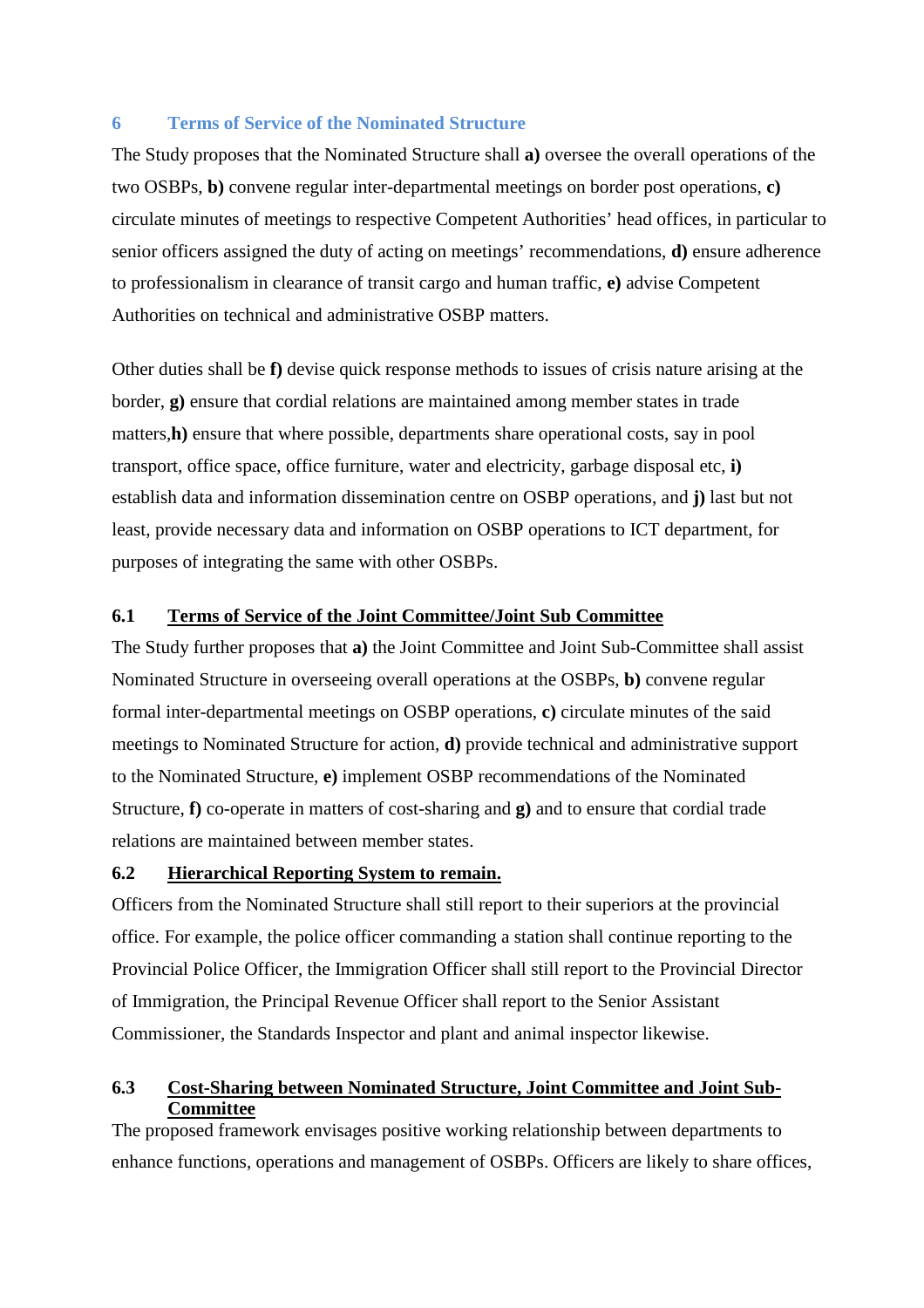office furniture, commonly-used amenities and office-ware like toilets, toiletries, parking, staff housing, restaurants, meeting rooms, library, day-care centers and schools for children, garbage collection, electricity and water bills, office vehicles and fuel. The study thus proposes setting up of a common pool of funds from the identified eight Competent Authorities to help offset the anticipated common expenditures.

#### **6.4 Staff Recruitment, Deployment, Promotion and Remuneration**

Staff at the two OSBPs whether seconded or on transfer, shall not worry about job security or service terms and conditions. The proposed framework shall not take over responsibility of hiring and firing, neither shall it finance recurrent expenses of Competent Authorities, except for the suggested common funds pool. This responsibility remains the prerogative of the Competent Authorities, being the employer and payer of its staff. The chief personnel officer at the headquarters shall remain the sole custodian of staff bio-data on seniority, age, wage and salary levels, training and promotions.

#### **6.5 Training**

The Study advices that the framework be staffed with competent personnel, either seconded or newly recruited by the Competent Authorities of the four countries who should conduct refresher courses for the OSBP staff, in line with the long-term vision and mission of enhancing regional trade and co-operation. Staff should be encouraged to attend short-term certified and graded courses and programs. Training should be conducted by established institutions able to identify training needs of the Corridor. The courses should target thirty participants at any one in-house sitting.

The Study proposes that the disciplines should include but not be limited to **a)** basic customer relations, **b)** basic Portuguese, **c)** basic Swahili and English, **d)** basic immigration laws, **e)**  computer literacy, **f)** basic inter-country customs rules and regulations, **g)** general over-view of regional tax rules and regulations, **h)** international traffic rules and regulations, **i)** basic plant health, **j)** basic goods standardization rules, **k)** office management skills, **l)** importexport rules, **m)** regulations and procedures, **n)** basic communication skills and **o)** basic administration skills.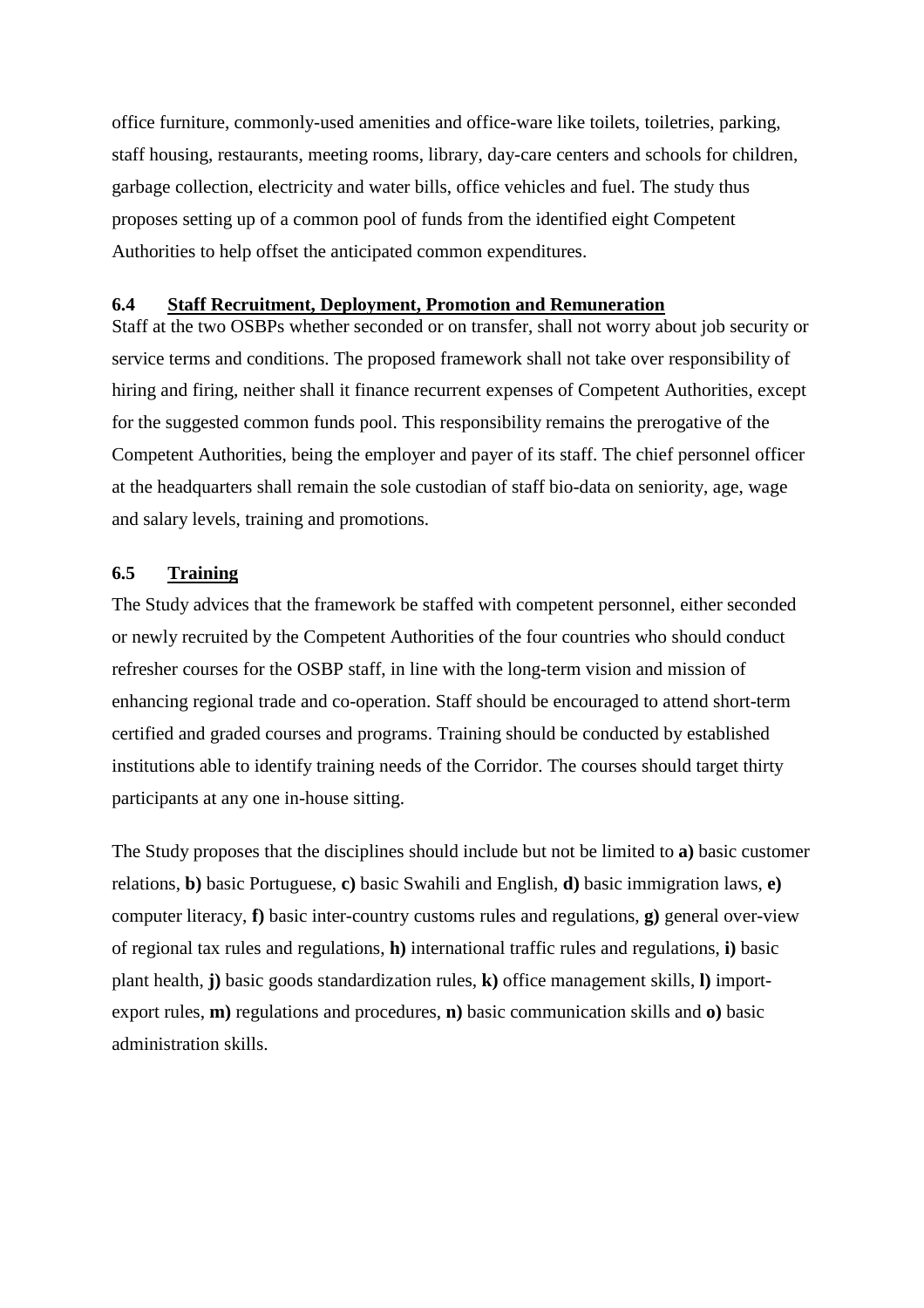#### **6.6 Replication of the Proposed Institutional Framework at OSBPs**

The Study envisages that the proposed framework shall facilitate replication of services at the two OSBPs with systems of equal operational, technical and managerial competence. The Study looks into **i)** feasible options and optimum staffing levels, **ii)** staffing procedures, **iii)** proposes preparation of a staffing operation manual, and **iv)** staff processing efficiency on costs, time, convenience, acceptability, site suitability with architect, incorporating ICT guidelines. Some advise and justification are offered for the proposed framework on whether an OSBP is juxtaposed, common, or straddled.

Transit traffic originating from the Chiponde-Mandimba OSBP and heading to the Nacala Port, shall be subjected to only one OSBP electronic verification, whether the OSBP is of the common, straddled or juxtaposed type. This verification may either be on the Malawian or Mozambican side. It shall not be verified more than once. Thereafter, it shall proceed uninterrupted to Nacala. The on-going upgrading of the Nampula-Cuamba-Mandimba-Lichinga road network shall greatly enhance movement of such traffic.

The same procedures and processes shall apply to transit traffic originating from the Mchinja-Mwami OSBP, either from the Malawian or Zambian side. Transit traffic shall proceed uninterrupted to Nacala Port once electronic verification has been done from either Mchinja or Mwami. The Mandimba- Lichinga portion of the road currently being undertaken will similarly speed-up movement of such traffic from the Malawian side.

Replication of the frameworks' functions on both sides of a country means that the principles and practice of transit goods and passenger clearance is the same, only more convenient, shorter and cheaper. Presently cargo trucks, buses and passenger vehicles from Malawi, Mozambique or Zambia headed for Nacala are subjected to several police checks in addition to normal traffic police check unit stops before they eventually get to Nacala.

#### **6.7 Performance Indicators**

Performance contracting complete with indicators may be designed that monitor and advice on performance of respective administrative structures and Competent Authorities represented at the Corridors OSBPs. Such contracts set targets and output levels that are measurable. They take account of staff input in attaining set targets. The indicators should not contradict or replace contracts that are already in place in the respective Competent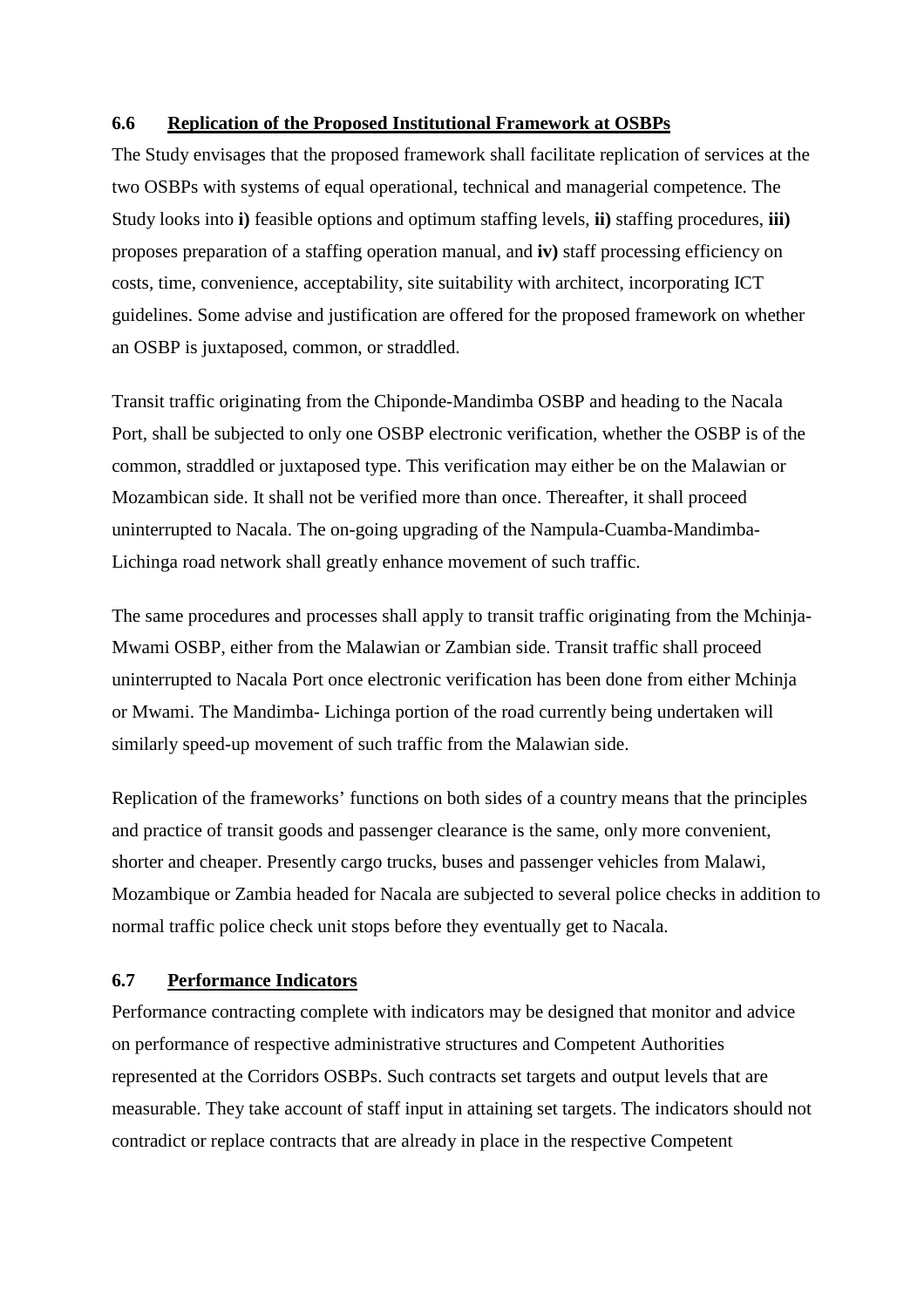Authorities. The Study advises that the indicators should be incorporated in the software of proposed ICT as follows;

- **a)** Time taken to process import-export and other transit documents at OSBPs,
- **b)** Customs revenue paid at the two OSBPs, as recorded by the customs departments of revenue authorities of the Corridor countries,
- **c)** Number of cross-border travellers assisted by Immigration departments at the two OSBPs through stamped passports and travel documents,
- **d)** Volume and value of cargo cleared at the two OSBPs,
- **e)** A questionnaire completed periodically by companies including transporters, cross-border travellers and clearing and forwarding agents at the OSBPs. Such a questionnaire shall be useful in giving feed-back to the Corridor countries, the SADC secretariat and other relevant bodies.